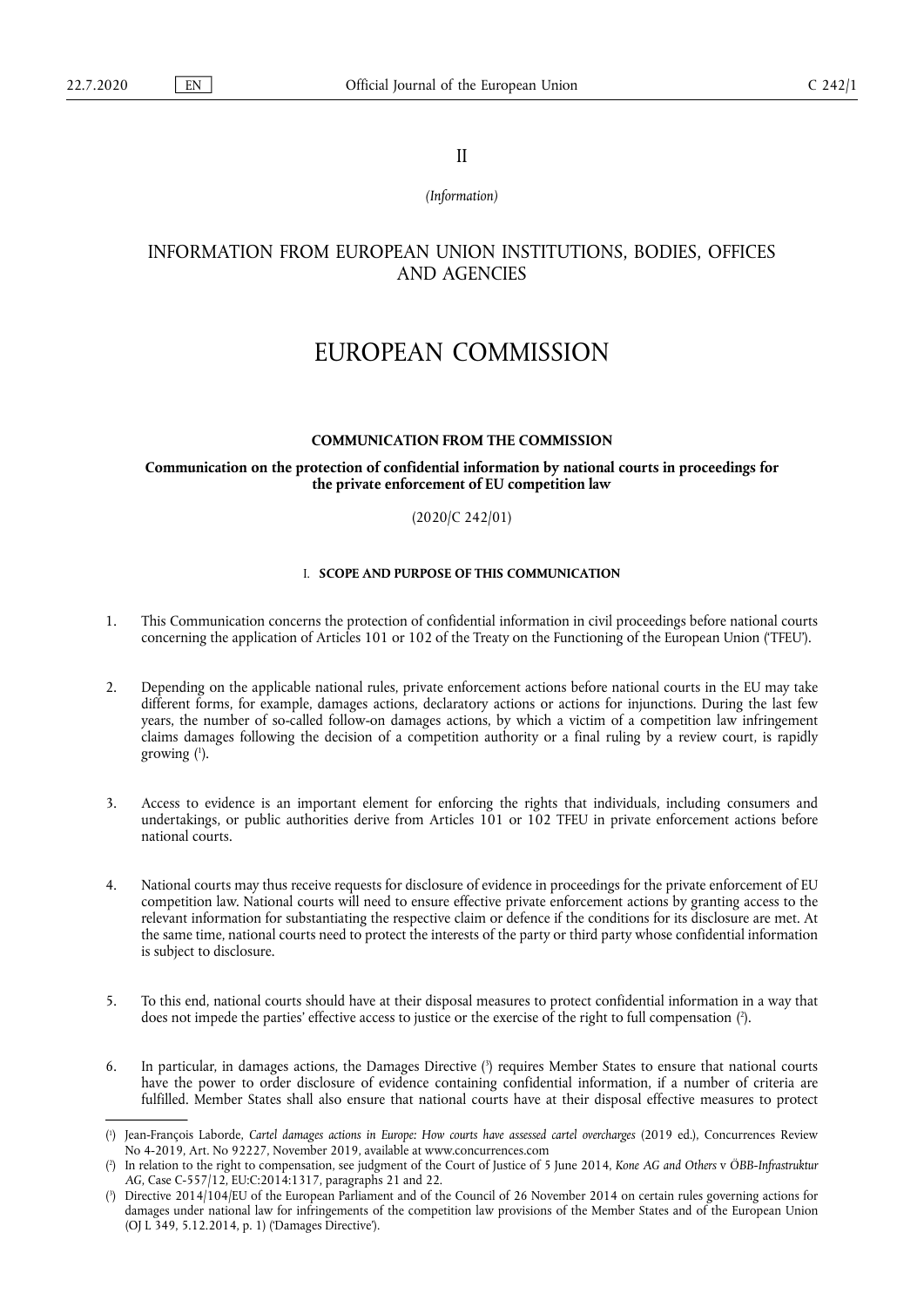such confidential information, while ensuring the exercise of the right to full compensation ( 4 ). This is important because national courts may have limited resources to handle disclosure requests.

- 7. In this context, this Communication identifies measures that may be considered by national courts when dealing with disclosure of confidential information in private enforcement actions.
- 8. This Communication aims to be a source of inspiration and guidance for national courts, and is not binding on them. It does not modify or bring about changes to existing EU (5) or Member State laws nor to the national procedural rules applicable to civil proceedings or to legal professional privilege ( 6 ). In particular, the measures to protect confidential information set out in Section III of this Communication may be used if they are available under and compatible with national rules, as well as with the rights of the parties in judicial proceedings as recognised under EU and national law.

# II. **REQUESTS FOR THE DISCLOSURE OF EVIDENCE CONTAINING CONFIDENTIAL INFORMATION BEFORE NATIONAL COURTS**

# A. **Relevant considerations for disclosure requests of evidence**

- 9. In the context of private enforcement of EU competition law, the ability of the parties to civil proceedings (claimant(s) and defendant(s)) to exercise effectively their rights may depend on the possibility to access relevant evidence. However, such evidence may not always be in the possession of or readily accessible to the party that bears the burden of proof.
- 10. Therefore, upon request of a party, national courts may decide to order the disclosure of evidence. Disclosure will be subject to national procedural rules as well as to administrative and procedural economy considerations.
- 11. In particular, for damages actions, the Damages Directive requires Member States to provide for the right for claimants and defendants to obtain disclosure of evidence relevant to their claim or defence under the following conditions (?).
- 12. First, national courts shall determine whether the claim for damages is plausible and whether the disclosure request concerns relevant evidence and is proportionate ( 8 ). The Damages Directive stipulates that the assessment of proportionality should consider the scope and cost of disclosure, including preventing non-specific searches for information that is unlikely to be of relevance for the parties in the procedure. Very broad or generalised disclosure requests will likely fail to meet such requirements ( 9 ).

( 6 ) For damages actions, see Article 5(6) of the Damages Directive.

<sup>(</sup> 4 ) See Article 5 of the Damages Directive. See also recital 18 of the Damages Directive.

<sup>(</sup> 5 ) This Communication is, for instance, without prejudice to the provisions of: Council Regulation (EC) No 1206/2001 of 28 May 2001 on cooperation between the courts of the Member States in the taking of evidence in civil or commercial matters (OJ L 174, 27.6.2001, p. 1); Regulation (EU) 2018/1725 of the European Parliament and of the Council of 23 October 2018 on the protection of natural persons with regard to the processing of personal data by the Union institutions, bodies, offices and agencies and on the free movement of such data (OJ L 295, 21.11.2018, p. 39); or Regulation (EU) 2016/679 of the European Parliament and of the Council of 27 April 2016 on the protection of natural persons with regard to the processing of personal data and on the free movement of such data, and repealing Directive 95/46/EC (OJ L 119, 4.5.2016, p. 1).

This Communication is also without prejudice to Regulation (EC) No 1049/2001 of the European Parliament and of the Council of 30 May 2001 regarding public access to European Parliament, Council and Commission documents (OJ L 145, 31.5.2001, p. 43), which concerns transparency and is intended for disclosure of information to the wider public; see judgment of the General Court of 12 May 2015, *Unión de Almacenistas de Hierros de España* v *Commission*, Case T-623/13, EU:T:2015:268, paragraph 86, and judgment of the Court of Justice of 27 February 2014, *Commission* v *EnBW Energie Baden-Württemberg AG*, Case C-365/12 P, EU:C:2014:112, paragraphs 100-109. Following the transposition of the Damages Directive, claimants can fully rely on the national rules transposing Articles 5 and 6 of it for the disclosure of relevant information.

<sup>(</sup> 7 See recital 15 and Article 5(1) of the Damages Directive.

<sup>(</sup> 8 ) See Article 5(1) and (3) of the Damages Directive; See, also, observations of the Commission to the UK High Court of Justice of 27 January 2017 pursuant to Article 15(3) of Regulation (EC) No 1/2003, in the EURIBOR case, paragraph 24, available at [http://ec.](http://ec.europa.eu/competition/court/antitrust_amicus_curiae.html) [europa.eu/competition/court/antitrust\\_amicus\\_curiae.html](http://ec.europa.eu/competition/court/antitrust_amicus_curiae.html) 

<sup>(</sup> 9 ) See recital 23 of the Damages Directive regarding the principle of proportionality and the prevention of fishing expeditions, i.e. nonspecific or overly broad searches of information that is unlikely to be of relevance for the parties to the proceedings.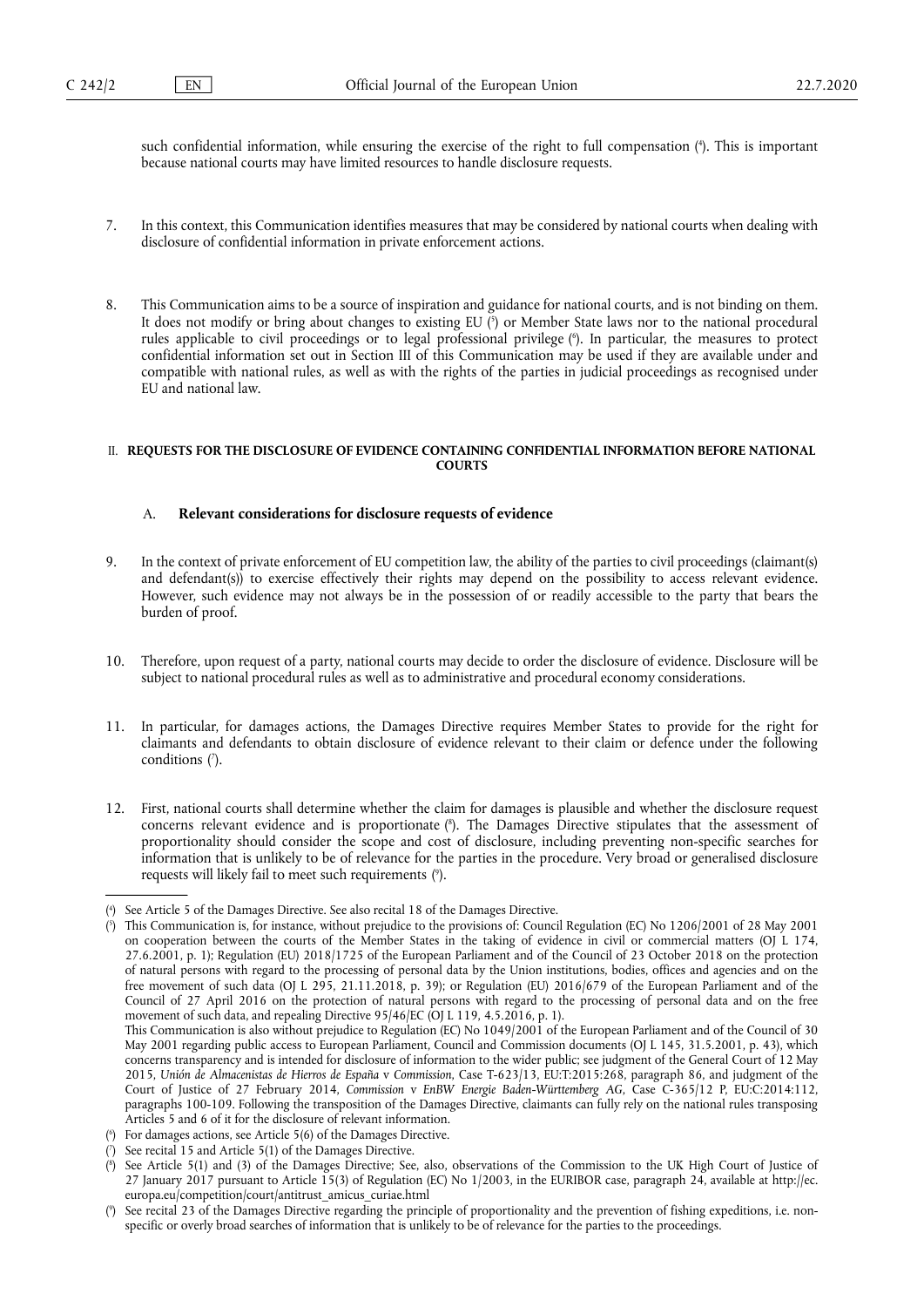- 13. Second, disclosure requests shall identify specified items of evidence or relevant categories of evidence '*as precisely and as narrowly as possible*' based on reasonably available facts ( 10). Categories of evidence might be identified by the reference to common features of its constitutive elements such as the nature, object or content of the documents sought to disclose, the time during which they were drawn up or other criteria. For example, a request for categories of evidence could refer to sales data of company A to company B of product Y between years N and  $N + 5$ .
- 14. Third, regarding the disclosure of information included in the file of the Commission or of a national competition authority, the Damages Directive specifies that, when assessing the proportionality of a disclosure order, a national court must, among others, consider whether '*the request has been formulated specifically with regard to the nature, subject matter or contents of documents submitted to a competition authority or held in the file thereof, rather than by a non-specific application concerning documents submitted to a competition authority*' ( 11).
- 15. It must be recalled that the Damages Directive provides that leniency statements and settlements submissions can never be disclosed (also known as 'black list documents') ( 12). Moreover, if the Commission or a national competition authority has not yet closed its proceedings, the national court cannot order the disclosure of information that was prepared by a natural or legal person specifically for the proceedings of a competition authority; of information that the competition authority has drawn up and sent to the parties in the course of its proceedings; or of settlement submissions that have been withdrawn (also known as 'grey list documents')  $(13)$ .
- 16. National courts may order any of the parties (defendant and/or claimant) or third parties to disclose information that lies in their control ( 14). In most cases, one of the parties or a third party to the proceedings will hold the evidence required. In some instances, the defendant(s) will possess evidence relevant for finding an infringement or defining its temporal scope, obtained through access to a competition authority's file (e.g. pre-existing documents, responses to requests for information, etc.). In other cases, for instance, in a damages action, the defendant or claimant might possess additional evidence that was not included in a competition authority's file but that is relevant to a damages claim or defence (e.g. concerning the causal link between the infringement and the harm, quantifying the harm ( 15), estimating a possible 'passing-on' of an overcharge by the defendants ( 16), etc.). This may be particularly the case for information concerning customer-specific prices, revenues or other data such as the pricing behaviour of the purchasers, etc.

<sup>17.</sup> If the parties or any other third party could not produce the evidence sought and the request for disclosure concerns a document in the file of the Commission or a national competition authority, the national court may address an order for disclosure to them  $(17)$ .

<sup>(</sup> 10) See recital 16 and Article 5(2) of the Damages Directive.

<sup>(</sup> 11) Article 6(4)(a) of the Damages Directive.

<sup>(</sup> 12) Article 6(6) of the Damages Directive.

<sup>(</sup> 13) Article 6(5) of the Damages Directive.

<sup>(</sup> 14) Article 5(1) of the Damages Directive.

 $(15)$  Communication from the Commission on quantifying harm in antitrust damages actions (OJ C 167, 13.6.2013, p. 19), and Practical Guide, quantifying harm in actions for damages based on breaches of Article 101 or 102 of the Treaty on the Functioning of the European Union (11.6.2013).

<sup>(</sup> 16) For example, where a defendant argues that the claimant has passed on to its own customers the overcharge from the infringement (so called passing-on defence), the defendant might require access to evidence that is in possession of the claimant or third parties. See, Guidelines for national courts on how to estimate the share of overcharge which was passed on to the indirect purchaser (OJ C 267, 9.8.2019, p. 4).

<sup>(</sup> 17) See Article 4(3) TEU on the principle of sincere cooperation between the Union and the Member States and Article 15(1) of Regulation (EC) No 1/2003 as regards requests for information to the Commission. In damages actions, Article 6(10) of the Damages Directive specifically provides that disclosure from a competition authority is only a measure of last resort ('*Member States shall ensure that national courts request the disclosure from a competition authority of evidence included in its file only where no party or third party is reasonably able to provide that evidence*').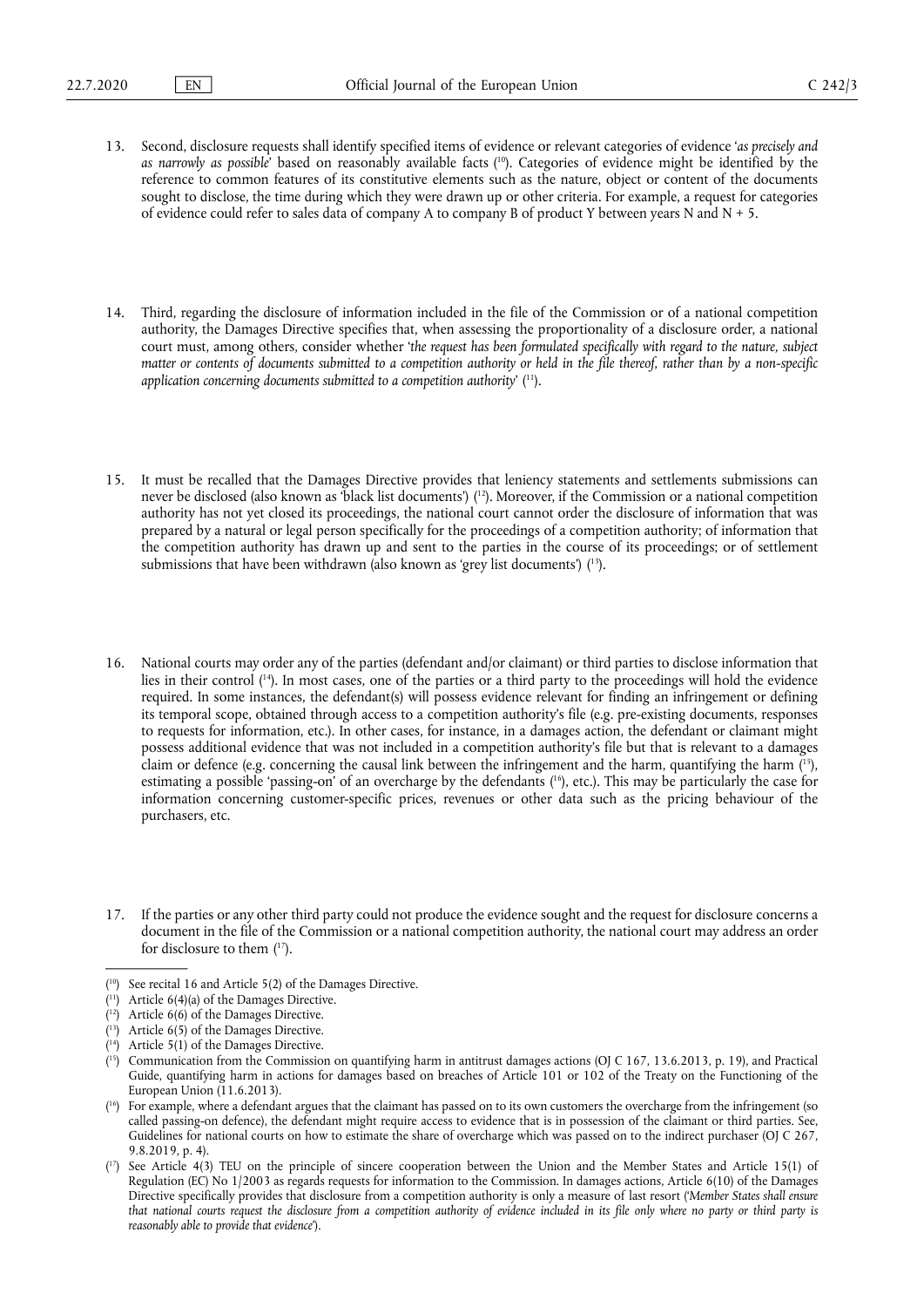#### B. **Confidential information**

- 18. The protection of business secrets and other confidential information is enshrined in Article 339 TFEU and also a general principle of EU law ( 18). However, the fact that information is of a confidential nature is no absolute bar to its disclosure in national proceedings ( 19). National courts will decide what may constitute confidential information for the private enforcement of EU competition law on a case-by-case basis pursuant to national and EU rules and relevant jurisprudence.
- 19. For that reason, this Communication does not seek to provide a definition of confidential information. Nevertheless, inspiration might be drawn from the jurisprudence of the EU courts and the Commission's practice  $(2^0)$ .
- 20. The EU courts qualify as confidential information that meets the following cumulative conditions  $(21)$ :
	- (i) it is known only to a limited number of persons; and
	- (ii) its disclosure is liable to cause serious harm to the person who provided it or to third parties; and
	- (iii) the interests liable to be harmed by the disclosure of confidential information are, objectively, worthy of protection.
- 21. In relation to the first condition, information may lose its confidential nature as soon as it becomes '*available to specialist circles or capable of being inferred from publicly available information*' ( 22).
- 22. In relation to the second condition, it is worth noting that to assess the potential for causing harm it is relevant to consider first the nature of the information. Disclosure of information that has commercial, financial or strategic value is usually considered capable of causing serious harm ( 23). Second, it is necessary to consider how recent the

However, depending on the circumstances, national courts may need to assess the confidentiality of information anew in the context of private enforcement actions, even if it had been established in the context of the public enforcement of EU competition law. For instance, parties to administrative proceedings may have made confidentiality claims vis-à-vis other parties to the administrative proceedings, but may need to make different claims vis-à-vis the parties requesting disclosure before the national court in civil proceedings. This would also apply to third parties from whom the Commission or a national competition authority might have obtained information during the administrative proceedings. Due to the passage of time between different proceedings, it may be also relevant that information is assessed anew as to whether or not it has lost its confidential nature (see, also, paragraph 22 below).

<sup>(</sup> 18) See judgment of the Court of Justice of 14 February 2008, *Varec* v *Belgian State*, Case C-450/06, EU:C:2008:91, paragraph 49. See, also, judgment of the Court of Justice of 24 June 1986, *Akzo Chemie* v *Commission*, Case C-53/85, EU:C:1986:256, paragraph 28; judgment of the Court of Justice of 19 May 1994, *SEP* v *Commission*, Case C-36/92 P, EU:C:1994:205, paragraph 37, and judgment of the Court of Justice of 19 June 2018, *Baumeister*, Case C-15/16, EU:C:2018:464, paragraph 53. The protection of confidential information is also a corollary of everyone's right to respect for his or her private and family life laid down in Article 7 of the Charter of Fundamental Rights of the European Union (OJ C 326, 26.10.2012, p. 391) (see also judgment in *Varec* v *Belgian State*, cited above, paragraph 48).

<sup>(</sup> 19) Judgment of the General Court of 18 September 1996, *Postbank*, Case T-353/94, EU:T:1996:119, paragraphs 66 and 89; see also, for inspiration, Commission Notice on the cooperation between the Commission and the courts of the EU Member States in the application of Articles 81 and 82 EC, OJ C 101, 27.4.2004, p. 54 (Notice on Cooperation with National Courts'), paragraph 24; and Commission Notice on the rules for access to the Commission file in cases pursuant to Articles 81 and 82 of the EC Treaty, Articles 53, 54 and 57 of the EEA Agreement and Council Regulation (EC) No 139/2004 (OJ C 325, 22.12.2005, p. 7) ('Access to File Notice'), paragraph 24. See, also, Articles 3 and 9 of Directive (EU) 2016/943 of the European Parliament and of the Council of 8 June 2016 on the protection of undisclosed know-how and business information (trade secrets) against their unlawful acquisition, use and disclosure (OJ L 157, 15.6.2016, p. 1) ('Trade Secrets Directive').

<sup>(</sup> 20) See, for example, Access to File Notice, paragraphs 17-19, Chapter 11 of DG Competition's Manual of Procedure for the application of Articles 101 and 102 TFEU (available at [https://ec.europa.eu/competition/antitrust/antitrust\\_manproc\\_11\\_2019\\_en.pdf](https://ec.europa.eu/competition/antitrust/antitrust_manproc_11_2019_en.pdf)), and Guidance on confidentiality claims during Commission antitrust procedures, paragraphs 8-17 (available at [https://ec.europa.eu/](https://ec.europa.eu/competition/antitrust/business_secrets_en.pdf) [competition/antitrust/business\\_secrets\\_en.pdf\)](https://ec.europa.eu/competition/antitrust/business_secrets_en.pdf).

<sup>(</sup> 21) Judgment of the General Court of 30 May 2006*, Bank Austria* v *Commission*, Case T-198/03, EU:T:2006:136, paragraph 71; judgment of the General Court of 8 November 2011, *Idromacchine* v *Commission*, Case T-88/09, EU:T:2011:641, paragraph 45; judgment of the General Court of 28 January 2015, *Akzo Nobel and Others* v *Commission*, Case T-345/12, EU:T:2015:50, paragraph 65; and judgment of the Court of Justice of 14 March 2017, *Evonik Degussa* v *Commission*, Case C-162/15 P, EU:C:2017:205, paragraph 107.

<sup>(</sup> 22) See, for instance, Order of the General Court of 19 June 1996, *NMH Stahlwerke* v *Commission*, Joined Cases T-134/94, etc., EU: T:1996:85, paragraph 40; Order of the General Court of 29 May 1997, *British Steel* v *Commission*, Case T-89/96, EU:T:1997:77, paragraph 29; Order of the General Court of 15 June 2006, *Deutsche Telekom* v *Commission*, Case T-271/03, EU:T:2006:163, paragraphs 64 and 65; and Order of the General Court of 2 March 2010, *Telefónica* v *Commission*, Case T-336/07, EU:T:2008:299, paragraphs 39, 63 and 64; See also, Access to File Notice, paragraph 23.

<sup>(</sup> 23) This is also relevant concerning the protection of third parties from the risk of retaliation by a competitor or trading partner that can exercise significant commercial or economic pressure on them. See, for example, judgment of the Court of Justice of 6 April 1995, *BPB Industries and British Gypsum* v *Commission*, Case C-310/93, EU:C:1995:101, paragraphs 26 and 27.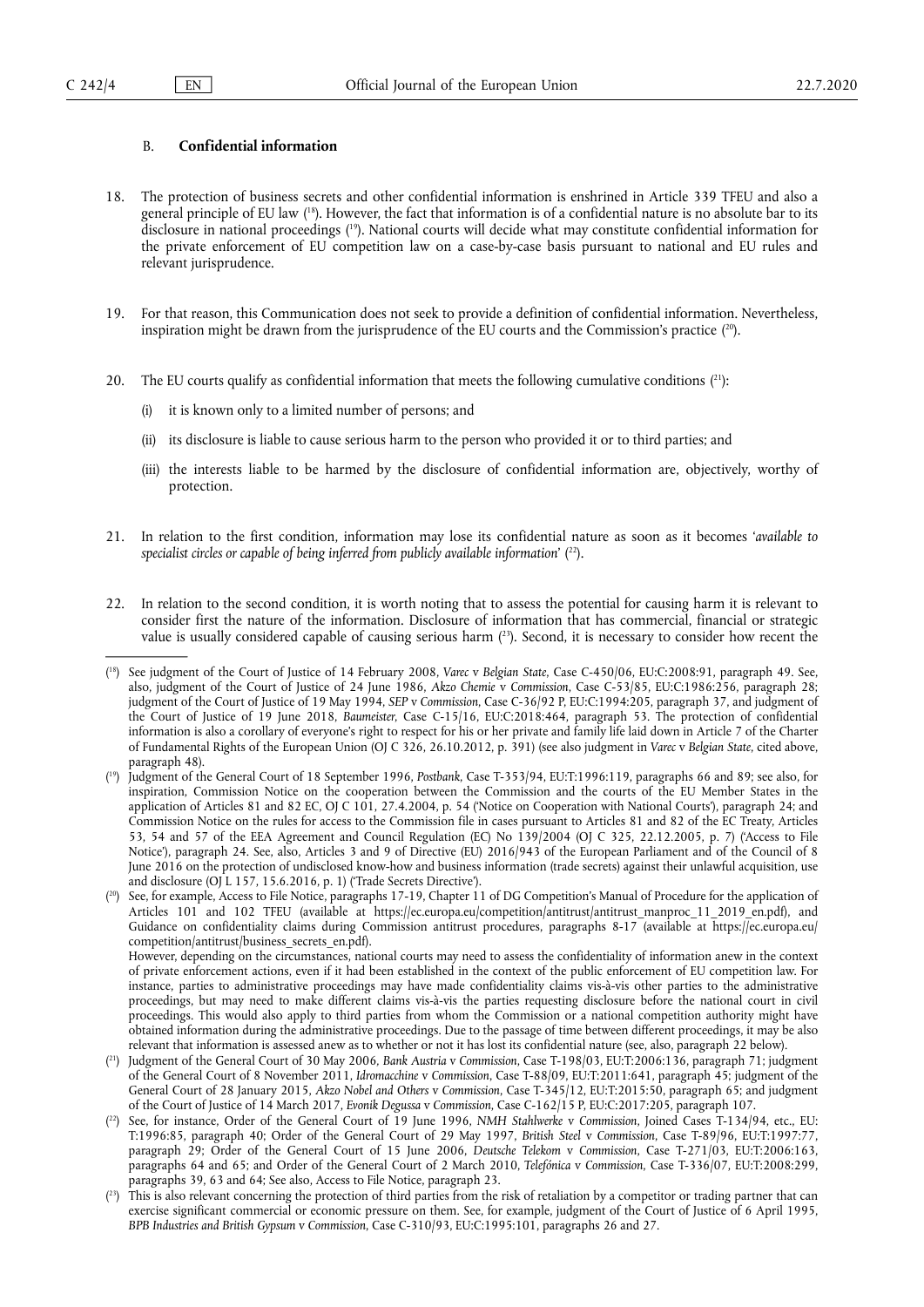information is. Commercially sensitive information concerning an ongoing or future business relationship, internal business plans and other forward looking commercial information could often qualify (at least partially) as confidential information. However, such information may lose its confidential nature when it has '*lost its commercial importance due to the passage of time*' ( 24).

- 23. In relation to the third condition, the interest of a party to protect itself or its reputation against any order for damages made by a national court because of its participation in an infringement of competition law is not an interest worthy of protection  $(^{25})$ .
- 24. Finally, trade secrets as defined in the Trade Secrets Directive are to be considered confidential information ( 26).

#### C. **Cooperation between the Commission and national courts in the context of disclosure of evidence**

- 25. In civil proceedings for the application of Articles 101 and 102 TFEU, a national court may request the Commission under Article 15(1) of Council Regulation (EC) No  $1/2003$  ( $2$ ) for an opinion on questions concerning the application of EU competition law, or to transmit any legal, economic or procedural information in its possession in line with the principle of loyal cooperation of Article 4(3) of the Treaty on European Union ( 28).
- 26. Under the Damages Directive, the national court may order, for example, the disclosure of documents from the Commission's file, if no other (third) party can reasonably provide them  $(^{29}$ ). In this regard, it is important to recall that, as set out above, the Commission will not transmit black listed documents or, if its proceedings are not closed, grey listed documents (see paragraph 15 above) ( 30).
- 27. Moreover, the Commission's assistance to national courts must not undermine the guarantees that natural and legal persons have following the principle of professional secrecy pursuant to Article 339 TFEU and Article 28 of Regulation (EC) No  $1/2003$  (<sup>31</sup>).

 $(24)$  Information that was confidential but dates from five years or more ago, must be considered historical, unless exceptionally the applicant shows that it still constitutes an essential element of its commercial position or that of a third party; see in this respect *Evonik Degussa* v *Commission*, cited above, paragraph 64; *Baumeiste*r, cited above, paragraph 54; and judgment of the General Court of 15 July 2015, *Pilkington Group Ltd* v *Commission*, Case T-462/12, EU:T:2015:508, paragraph 58. See also, Access to File Notice, paragraph 23.

<sup>(</sup> 25) Judgment of the General Court of 15 December 2011, *CDC Hydrogene Peroxide* v *Commission*, Case T-437/08, EU:T:2011:752, paragraph 49 *('[…] the interest of a company which took part in a cartel in avoiding such actions […] does not constitute an interest deserving of protection, having regard, in particular, to the fact that any individual has the right to claim damages for loss caused to him by conduct which is liable to restrict or distort competition* (*Case C-453/99 Courage and Crehan [2001] ECR I-6297, paragraphs 24 and 26, and Joined Cases C-295/04 to C-298/04 Manfredi and Others [2006] ECR I-6619, paragraphs 59 and 61)').* Similarly, Article 5(5) of the Damages Directive states that the interest of undertakings to avoid actions for damages following an infringement of competition law shall not constitute an interest that warrants protection.

<sup>(</sup> 26) See Article 2(1) of the Trade Secrets Directive for the definition of trade secret that must be read in conjunction with Article 3(2) of the same directive.

<sup>(</sup> 27) OJ L 1, 4.1.2003, p. 1.

<sup>(</sup> 28) Article 15(1) of Regulation (EC) No 1/2003; Notice on Cooperation with National Courts, paragraphs 21, 27 and 29; *Postbank*, cited above, paragraph 65; see, also, Order of the Court of Justice of 13 July 1990, *Imm Zwartveld*, Case C-2/88, EU:C:1990:315, paragraphs 21-22. It should be noted that where the coherent application of Article 101 or Article 102 TFEU so requires, the Commission, acting on its own initiative, may submit written observations to courts of the Member States, and for that purpose it may request the relevant court of the Member State to transmit or ensure the transmission to it of any documents necessary for the assessment of the case, see Article 15(3) of Regulation (EC) No 1/2003.

<sup>(</sup> 29) See Article 6(10) of the Damages Directive.

<sup>(</sup> 30) See Article 16a(2) of Commission Regulation (EC) No 773/2004 of 7 April 2004 relating to the conduct of proceedings by the Commission pursuant to Articles 81 and 82 of the EC Treaty as amended (OJ L 123, 27.4.2004, p. 18). See, also, Notice on Cooperation with National Courts, paragraph 26, for refusal to transmit information due to overriding reasons relating to the need to safeguard the interests of the Union or to avoid any interference with its functioning and independence.

<sup>(</sup> 31) *Postbank*, cited above, paragraph 90. See, also, Article 7 of the Charter of Fundamental Rights of the European Union, cited above.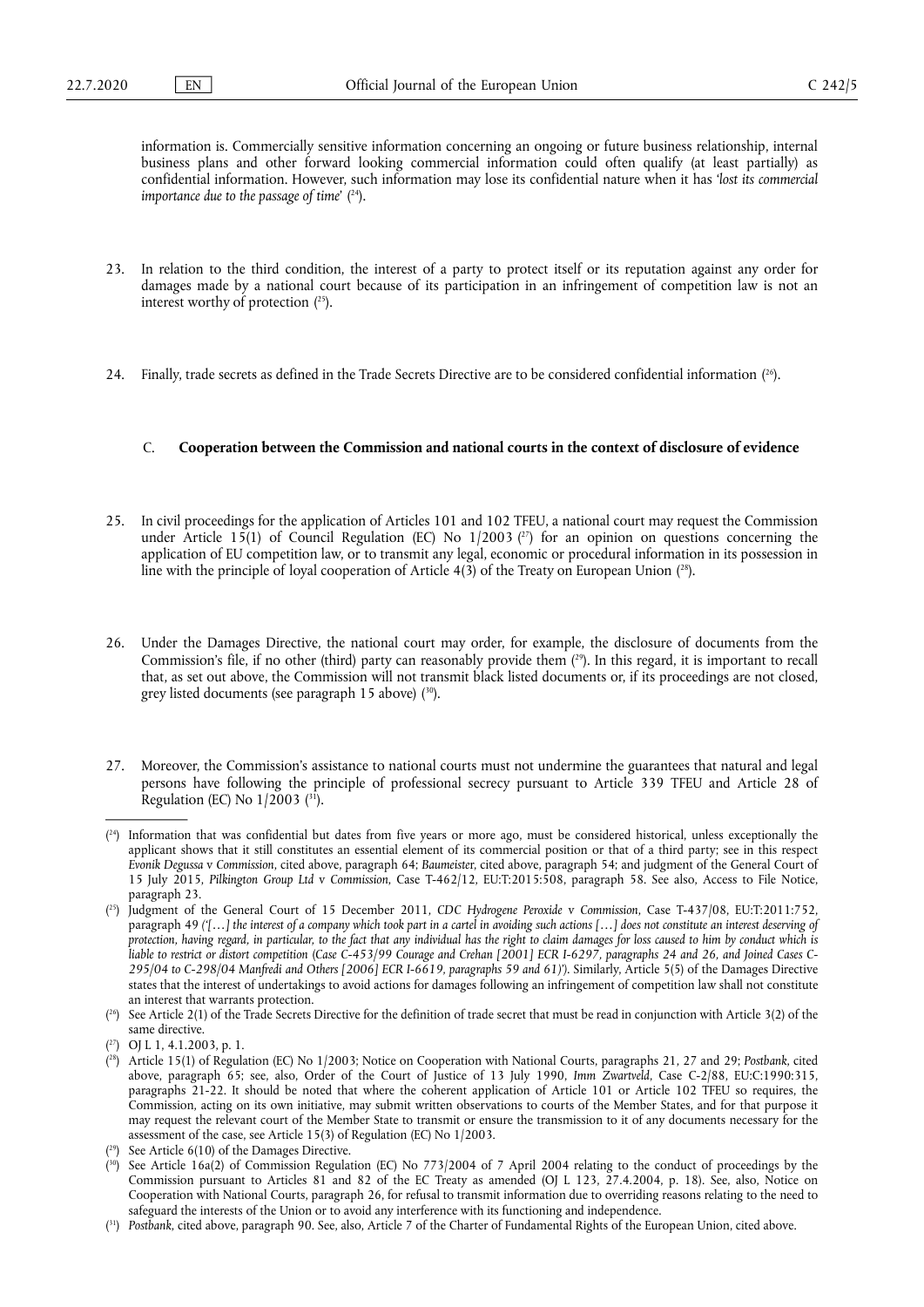- 28. When the Commission considers that information requested by the national court may be confidential in the case pending before it, it will ask the national court whether it can and will guarantee the protection of confidential information before transmitting it  $(3^2)$ . The national court should then effectively guarantee the appropriate protection of confidential information that belongs to legal or natural persons from whom the Commission had obtained the information ( 33).
- 29. If the national court offers a guarantee that it will protect the confidential information, the Commission will transmit the information requested. The national court may then disclose the information in national proceedings by applying the measures to protect the confidentiality of information communicated to the Commission and taking into account any observations provided on this matter by the Commission.

#### III. **MEASURES FOR PROTECTION OF CONFIDENTIAL INFORMATION**

#### A. **Introduction**

- 30. When evidence that contains confidential information is disclosed, measures should be introduced to protect such information. By way of example, the Damages Directive refers to a few measures such as the possibility of redacting documents, conducting hearings *in camera*, restricting the persons allowed to see the evidence and instructing experts to produce summaries of the information in an aggregated form or otherwise non-confidential form ( 34).
- 31. Naturally, the choice of measure used to protect confidential information when ordering disclosure will depend on the specific national procedural rules including to what extent certain measures are at all available. National courts may also request that the parties seek an agreement on the measures to protect confidential information.
- 32. National courts shall decide upon the most effective measure or a combination of measures to protect confidentiality on a case-by-case basis. The choice may depend on several factors, such as, inter alia:
	- (i) the nature and commercial/financial/strategic value of the information subject to disclosure (e.g. customer names, prices, structure of costs, margins, etc.) and whether for the purpose of the exercise of the rights of the party requesting disclosure, access to such information can be given in an aggregated or anonymised form or not;
	- (ii) the extent of the requested disclosure (i.e. volume or number of documents to be disclosed);
	- (iii) the number of parties concerned by the litigation and disclosure. Certain measures for the protection of confidentiality might be more effective than others, depending on whether there is more than one party requesting disclosure and/or disclosing party;
	- (iv) the relationship between the parties (for example, whether the disclosing party is a direct competitor of the party seeking disclosure ( 35), whether the parties have an ongoing supply relationship, etc.);

<sup>(</sup> 32) Notice on Cooperation with National Courts, paragraph 25.

 $(33)$ 33) See paragraph 12 of Commission Opinion of 22 December 2014 following a request under Article 15(1) of Council Regulation (EC) No  $1/2003$  of 16 December 2002 on the implementation of the rules on competition laid down in Articles 81 and 82 of the Treaty, *The Secretary of State for Health and others* v *Servier Laboratories Limited and others*, C(2014) 10264 final, available at [http://ec.europa.eu/](http://ec.europa.eu/competition/court/confidentiality_rings_final_opinion_en.pdf) [competition/court/confidentiality\\_rings\\_final\\_opinion\\_en.pdf](http://ec.europa.eu/competition/court/confidentiality_rings_final_opinion_en.pdf)

<sup>(</sup> See recital 18 of the Damages Directive.

<sup>(</sup> 35) For example, if the parties are direct competitors, the measure chosen must ensure that the way in which the information is disclosed will not enable the parties to collude or give a competitive advantage to the party requesting disclosure.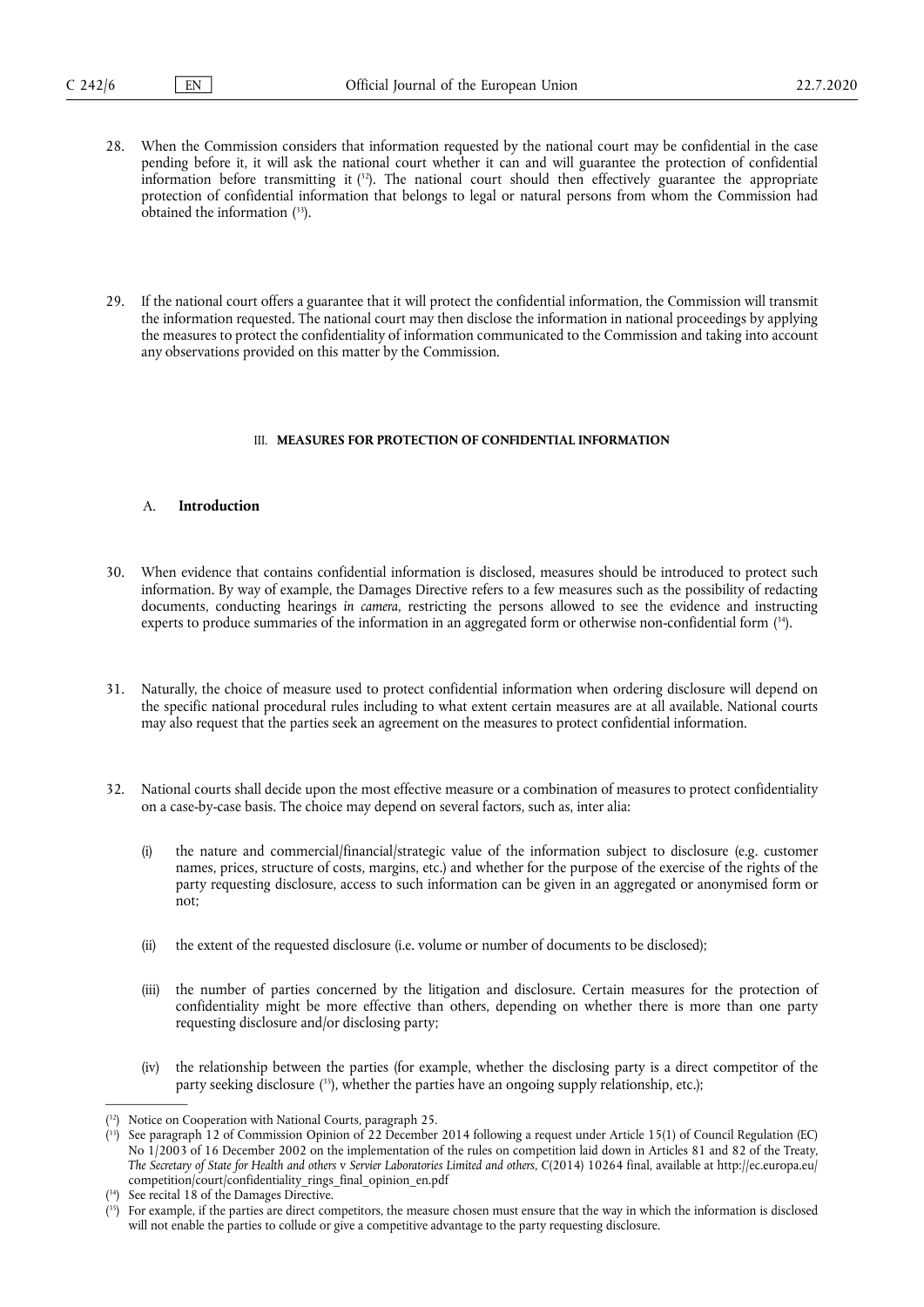- (v) whether the information to be disclosed originates from third parties. The rights of third parties to the civil proceedings in the protection of their confidential information must also be considered ( 36). The disclosing party may have in its possession third party documents that are confidential towards the party requesting disclosure or towards other parties to the proceedings ( 37).
- (vi) the circle of individuals allowed to access the information (i.e. whether disclosure should be granted only to external representatives or whether the party requesting disclosure (i.e. company representatives) would also be allowed to access the information);
- (vii) the risk of inadvertent disclosure;
- (viii) the ability of the court to protect confidential information throughout the civil proceedings and even after the proceedings are closed; national courts may conclude that, in order to effectively protect confidential information, a single measure will not suffice and other measures may need to be adopted throughout the proceedings; and
- (ix) any other constraints or administrative burdens ( 38) associated with the disclosure such as increased costs or additional administrative steps for the national judicial system ( 39), costs for the parties, potential delays to the proceedings, etc.
- 33. In order to avoid that parties use confidential documents outside the proceedings in which they have been disclosed, it is important that national courts are able to impose deterrent penalties for non-compliance with obligations to protect confidential information ( 40). The choice of the most effective measure(s) to protect confidential information may depend on the existence of and ability to impose and enforce sanctions for failure or refusal to comply with such measure(s). For damages actions, under Article 8 of the Damages Directive, national courts must be able to impose penalties effectively on parties, third parties and their legal counsel in the event of their failure or refusal to comply with the obligations imposed by a national court order protecting confidential information ( 41).
- 34. The precise nature and scope of the sanctions will depend on the national rules. Pursuant to the Damages Directive, sanctions for, inter alia, the failure to comply with a disclosure order or with the obligations imposed by a national court order protecting confidential information shall include the possibility to draw adverse inferences, and the possibility to order the payment of costs ( 42). External legal counsels or experts may also be subject to disciplinary sanctions by their professional associations (e.g. suspension, fines, etc.).
- 35. In conclusion, the choice of measure(s) to protect confidential information may require a comprehensive evaluation of multiple factors. To assist national courts in this assessment, this Communication provides an overview of the most common measures that – subject to their availability under Member States' procedural rules – may be used to protect confidential information, and of relevant considerations as regards their effectiveness.

<sup>(</sup> 36) See, in particular, Article 5(7) of the Damages Directive ('*Member States shall ensure that those from whom disclosure is sought are provided*  with an opportunity to be heard before a national court orders disclosure [...]').

<sup>(37)</sup> The disclosing party may not necessarily be the party from which the information originates. For example, a party may have accessed information from third parties during the administrative proceedings before the Commission or a national competition authority. Having had access to the information does not entitle this party to disclose further the confidential information of a third party. For example, in relation to non-confidential versions of documents regarding a data collection process that was prepared specifically for access to the file purposes, see Commission Opinion of 29 October 2015, in application of Article 15(1) of Council Regulation (EC) No 1/2003 of 16 December 2002 on the implementation of the rules on competition laid down in Articles 81 and 82 of the Treaty, *Sainsbury's Supermarkets Ltd* v *Mastercard Incorporated and Others,* (C(2015) 7682 final), paragraph 23, where the Commission stated that, for the purposes of the Commission's investigation, it had been unnecessary to take a position as to whether the information was confidential vis-à-vis other parties, but that third parties who provided the information might object to sharing the information with the claimant. The opinion concluded that '[…], *the fact that Mastercard might be satisfied with particular arrangements made, such as a confidentiality ring, would not necessarily satisfy third parties who submitted the information*.' The Opinion is available at [http://ec.europa.eu/](http://ec.europa.eu/competition/court/sainsbury_opinion_en.pdf) [competition/court/sainsbury\\_opinion\\_en.pdf](http://ec.europa.eu/competition/court/sainsbury_opinion_en.pdf) 

<sup>(</sup> See paragraphs 6 and 10 above.

<sup>(39)</sup> The protection of confidential information in the context of disclosure requests may require changes to the usual functioning of the court's logistic or even telematics procedures, or putting in place *ad hoc* procedures on a case-by-case basis within the boundaries of the applicable national procedural laws.

<sup>(</sup> 40) See, for example, Article 16 of the Trade Secrets Directive that provides for the possibility of imposing sanctions on any person who fails or refuses to comply with measures ordered to preserve the confidentiality of trade secrets in the course of legal proceedings.

<sup>(</sup> 41) See, also, recital 33 of the Damages Directive. The recourse to sanctions is of the essence considering that in most cases national courts might be unable to exercise real time supervision of the parties' compliance with the rules of the disclosure order, notably in the case of a confidentiality ring.

<sup>(</sup> 42) Article 8(2) of the Damages Directive.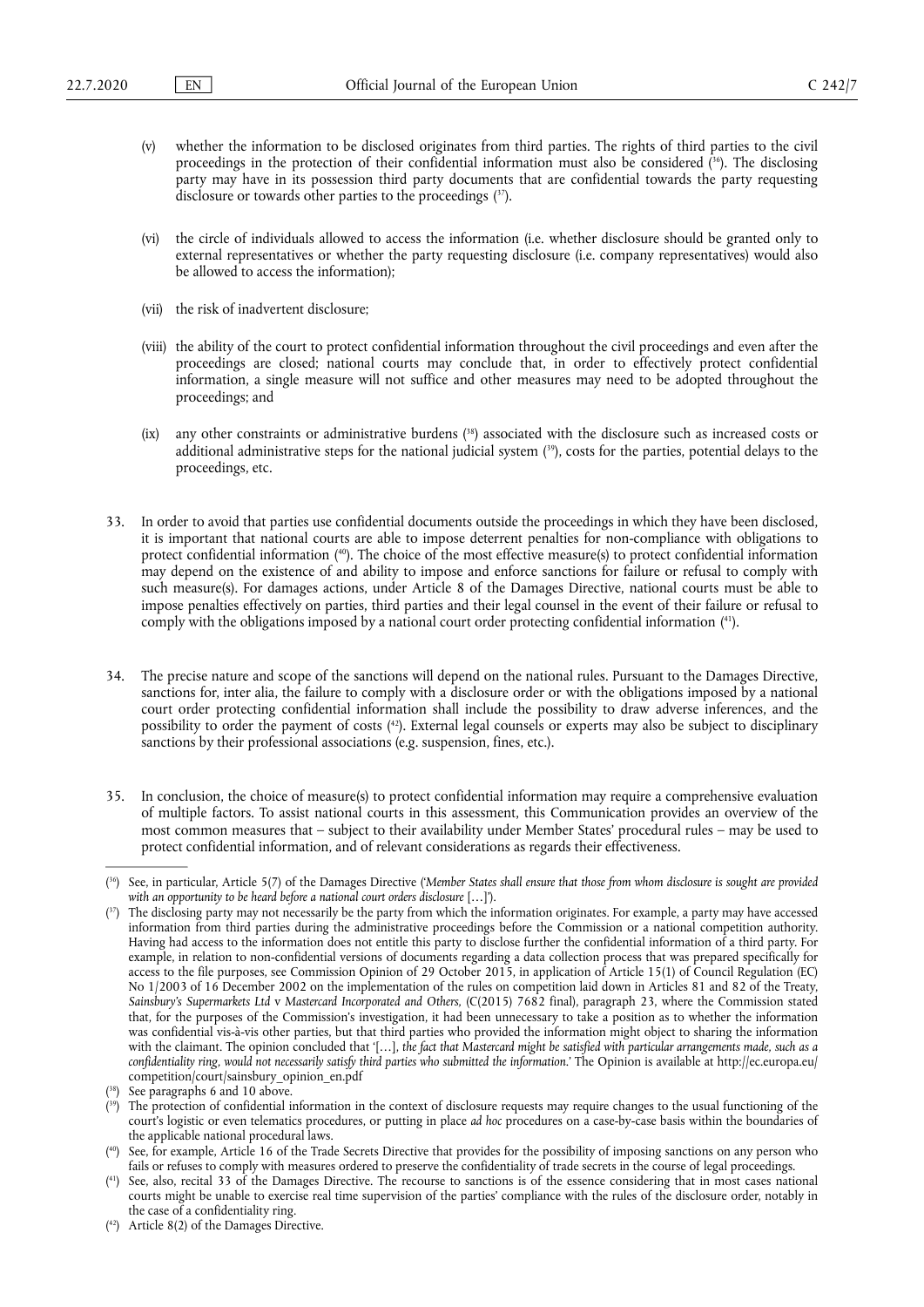#### B. **Redaction**

- 36. National courts may consider ordering the disclosing party to edit copies of documents by removing the confidential information. This procedure is known as redaction.
- 37. Redaction may involve the replacement of each piece of confidential information with anonymised data or aggregate figures, the substitution of deleted paragraphs by informative or meaningful non-confidential summaries or even the entire blacking-out of parts of the documents containing the confidential information.
- 38. Disclosing parties shall be required to limit redaction to what is strictly necessary to protect the interests of those from whom the information originates (e.g. third parties). Limited redaction of certain confidential information may suffice to protect all confidential information in one or a number of documents. For example, depending on the circumstances of the case, redacting customers' names while leaving un-redacted the respective quantities of product supplied to them may be sufficient to protect confidentiality ( 43).
- 39. Redaction of confidential information without replacing the information by a non-confidential text may not strike the right balance between the right of a party to protect its confidential information and the right of the party requesting access to the evidence to substantiate its claim or defence. Redactions applied to entire pages or sections of documents or entire annexes may be considered excessive and may not be acceptable for the purpose of the proceedings.

# B.1. *Redaction as an effective means for protecting confidentiality*

- 40. Redaction may be an effective measure to protect confidential information when, despite the replacement of the confidential information with non-confidential text, the documents and information disclosed remain meaningful and suitable for the exercise of the rights of the party requesting disclosure.
- 41. Hence, the measure of redaction may be especially effective where the confidential information concerns market data or figures (e.g. turnover, profits, market shares, etc.) which can be substituted with representative ranges, or where qualitative data can be meaningfully summarised.
- 42. Redaction may also be an effective measure to protect confidential information when the volume of confidential information subject to disclosure is limited. If a very large number of documents needs to be redacted, other measures to protect confidential information (e.g. confidentiality ring, etc.), may, depending on the circumstances of the case, be considered to be more appropriate, taking into account the time, cost and resources necessary to prepare non-confidential versions.
- 43. Finally, redaction of third party confidential information may also be a useful measure where the disclosing party has in its possession information from third parties that may not be confidential to this party, but that may be confidential *vis-à-vis* the party requesting disclosure ( 44). For example, this could be the case if the requesting party who would receive access to the information and the third party are competitors. In such cases, the disclosing party may need to seek the view of the third party on what information is confidential or otherwise obtain the third party's agreement to a proposal for redaction.
- 44. However, national courts may find that redaction is a less efficient measure in those cases where the request includes a large number of third party documents because the process of liaising with third parties in this respect might add complexity to the task.

<sup>(</sup> 43) Accessibility to information on volumes supplied may be essential to quantify the harm suffered on the lower level of the supply chain (i.e. by indirect customers).

<sup>(</sup> 44) This can occur because the third party documents do not include confidential information *vis-à-vis* the disclosing party or because the disclosing party already had access to a non-confidential version of the documents, in which information regarded as confidential *visà-vis* the disclosing party had been previously redacted.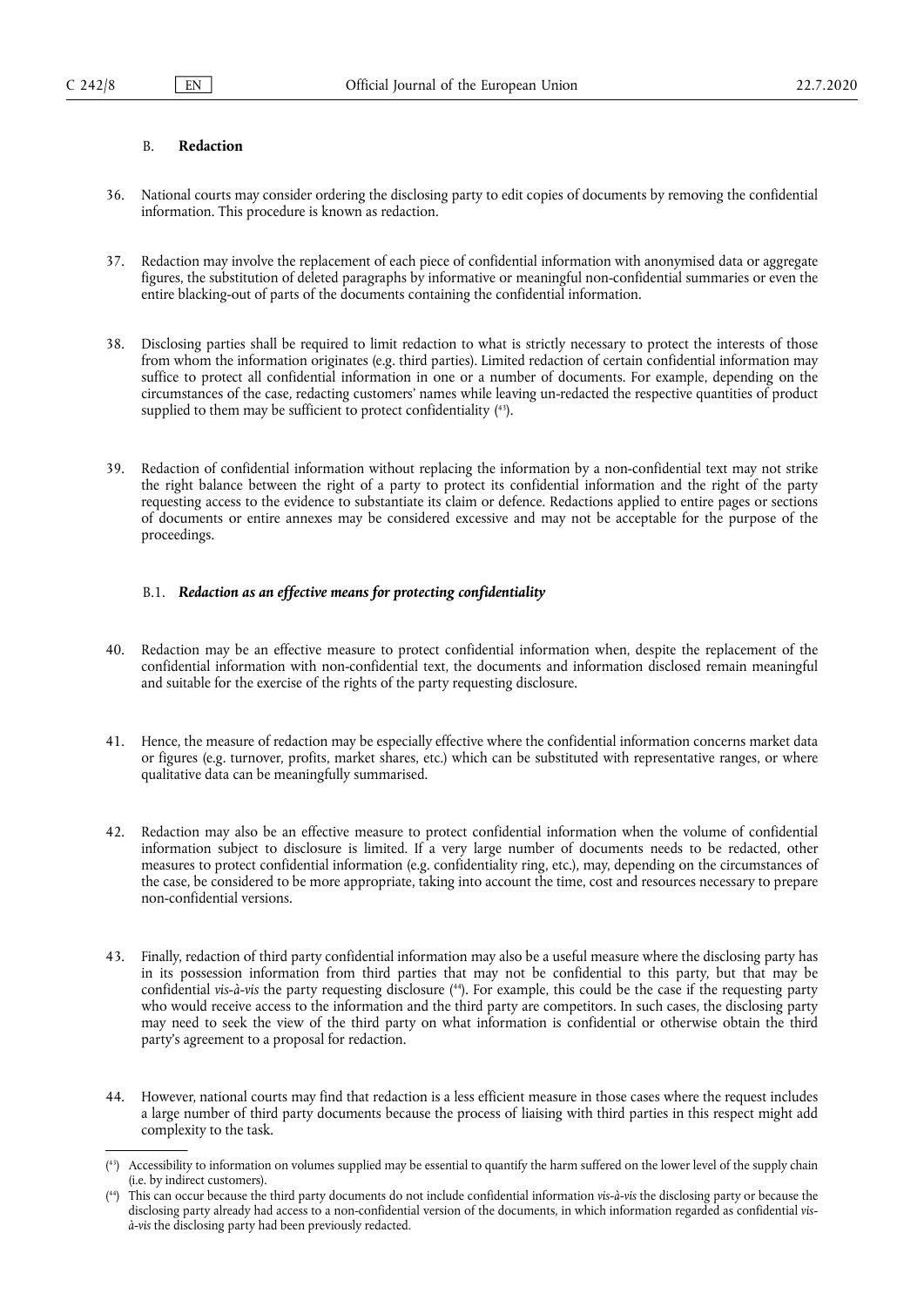#### B.2. *Redacting confidential information*

- 45. Depending on the different procedural rules, national courts may be more or less actively involved in the process of redaction. National courts may oversee and control the redaction process and be the interlocutor for the parties and third parties. Alternatively, parties may be primarily responsible for producing non-confidential versions and/or obtaining third parties' agreement to the proposals for redaction where applicable.
- 46. In any case, to steer the process of preparing non-confidential versions, national courts may find it useful to issue general guidance to parties and/or case-specific guidance for the proceedings pending before it, if this is possible under national procedural rules. Such guidance may be valuable to set out the procedure that courts may expect parties to follow when preparing non-confidential versions.
- 47. For an efficient handling of the applications for redaction, national courts may request parties ( 45):
	- to mark all the confidential information in the original confidential documents in square brackets and highlighted in a way that remains legible before taking a decision on what should be redacted ( 46);
	- (ii) to draft a list of all the information proposed to be redacted (each word, data, paragraph and/or section to be redacted);
	- (iii) for each proposed redaction, to submit the specific reasons why the information should be treated confidentially;
	- (iv) to substitute the redacted information with an informative and meaningful non-confidential summary of the redacted information ( 47). Simple indications such as 'business secret', 'confidential' or 'confidential information' are generally insufficient. When redacting quantitative data (e.g. sales, turnover, profits, market shares, prices, etc.) meaningful ranges or aggregate figures may be used. For example, for sales and/or turnover data, ranges wider than 20 % of the precise figure may not be meaningful; in the same vein, depending on the circumstances of the case pending before the court, for market shares, ranges wider than 5 % may not be meaningful ( 48);
	- (v) to submit non-confidential versions of the documents concerned which mirror the structure and format of the confidential versions. In particular, the information in the original document such as titles or headings, page numbers and paragraph listings shall remain unmodified so that the person reading the document is able to understand the extent of the redactions and the impact of the redactions on the ability to understand the information once disclosed;
	- (vi) to ensure that the non-confidential versions submitted are technically reliable and that the information redacted cannot be retrieved by any means including the use of forensic tools.
- 48. Once the parties submit their respective applications for redaction or agree on a proposal for redaction, it will be for the national court to decide whether the proposed redactions are acceptable.
- 49. Once redacted, the non-confidential versions of the original documents may be used throughout the civil proceedings and no further protection may be required.

<sup>(</sup> 45) For inspiration, see Access to File Notice, paragraphs 35-38; Guidance on confidentiality claims during Commission antitrust procedures, paragraphs 18 to 26, available at [https://ec.europa.eu/competition/antitrust/business\\_secrets\\_en.pdf](https://ec.europa.eu/competition/antitrust/business_secrets_en.pdf), and DG Competition informal guidance paper on confidentiality claims, available at [https://ec.europa.eu/competition/antitrust/guidance\\_en.pdf](https://ec.europa.eu/competition/antitrust/guidance_en.pdf) 

<sup>(</sup> 46) For example, a colour coding system could be used to indicate to which party the confidential information belongs or whether it relates to third party information.

<sup>(</sup> See, for example, Article 103(3) of the Rules of Procedure of the General Court.

<sup>(</sup> 48) For ranges on sales, turnover data and market shares, see paragraph 22 of the Guidance on confidentiality claims during Commission antitrust procedures, available at [https://ec.europa.eu/competition/antitrust/business\\_secrets\\_en.pdf](https://ec.europa.eu/competition/antitrust/business_secrets_en.pdf)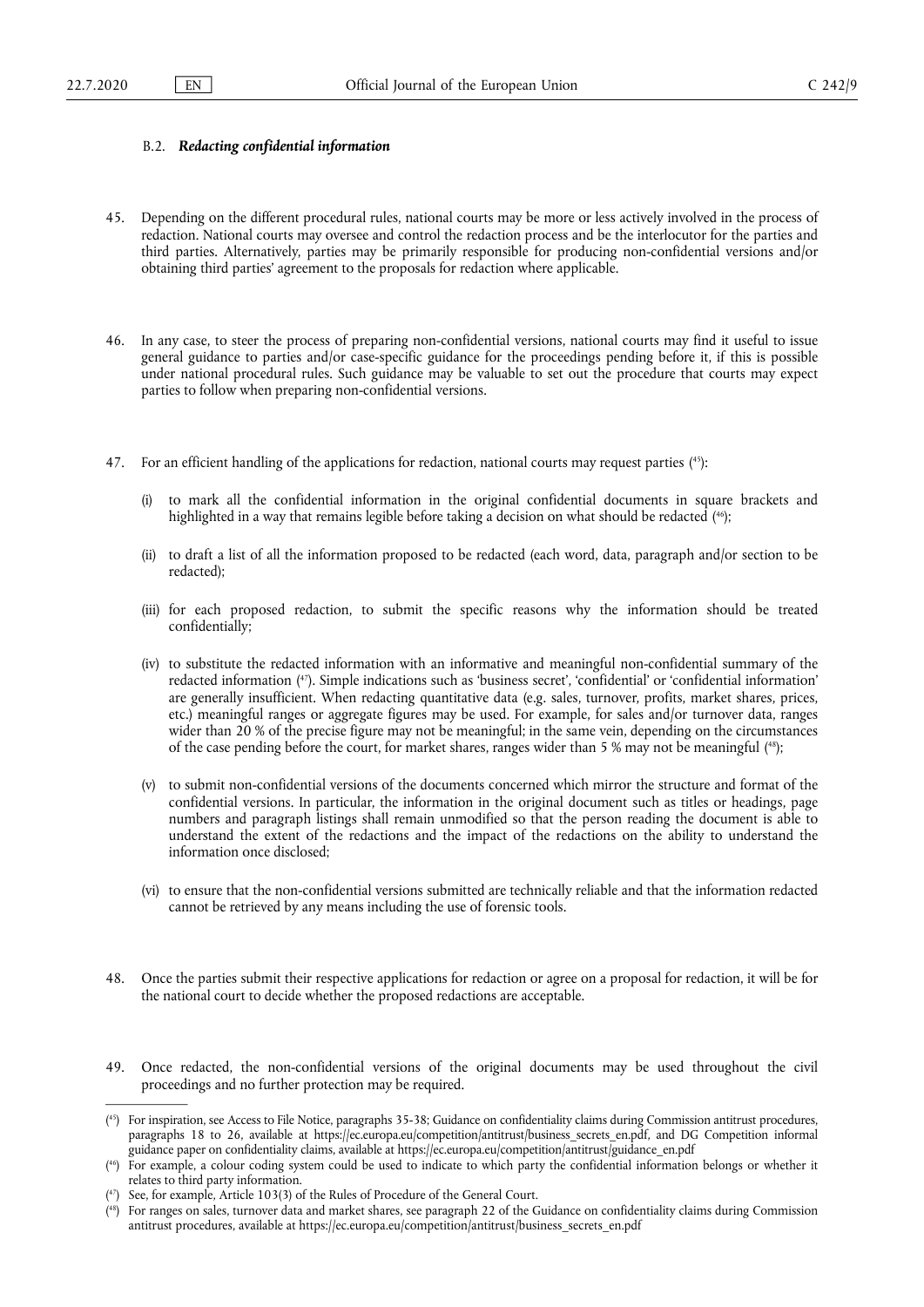# C. **Confidentiality rings**

50. A confidentiality ring is a disclosure measure whereby the disclosing party makes specified categories of information, including confidential information, available only to defined categories of individuals ( 49).

# C.1. *Confidentiality rings as an effective means for protecting confidentiality*

- 51. Confidentiality rings can be an effective measure for national courts to protect confidentiality in a variety of circumstances.
- 52. First, confidentiality rings can be effective to ensure disclosure of quantitative data (e.g. revenues, prices, margins, etc.) ( 50) or very strategic commercial information that, while relevant for the claim of the party, are very difficult to summarise in a meaningful way  $\binom{51}{1}$  or cannot be disclosed without risking being excessively redacted  $\binom{52}{7}$ , and thus without losing evidentiary value.
- 53. Second, confidentiality rings may allow for procedural economies and cost efficiencies, in particular when the number of documents requested is voluminous and all the documents are placed entirely in the ring (i.e. in their original version without redaction). In practice, parties may not agree to disclose unredacted versions of certain documents in the confidentiality ring and may still be required to prepare confidential and non-confidential versions of some documents. Nevertheless, even in such cases, confidentiality rings may reduce the need for confidentiality discussions between parties and thereby potential delays.
- 54. Third, confidentiality rings can be organised electronically (e.g. e-disclosure). Therefore, confidentiality rings do not necessarily require the physical handing out of the information or the physical presence of the members of the ring in a particular location.
- 55. Confidentiality rings may help to strike a balance between the need for disclosure and the obligation to protect confidential information ( 53). By disclosing documents in a confidentiality ring, relevant confidential information is effectively disclosed but the potential harm caused by the disclosure is controlled or minimised by allowing access to a limited circle of individuals depending on the different circumstances of the case (e.g. nature of the documents, relationship of the parties, composition of the ring, third party documents, etc.).

<sup>(</sup> 49) Depending on the jurisdiction, this disclosure measure is also referred to as confidentiality clubs or data rooms. This type of measure can also be used in administrative proceedings. For Commission procedures, see Commission Notice on Best Practices for the conduct of proceedings concerning Articles 101 and 102 TFEU (OJ  $\dot{C}$  308, 20.10.2011, p. 6), paragraphs 96 and 97; for data rooms, see Best Practices on the disclosure of information in data rooms in proceedings under Articles 101 and 102 TFEU and under the EU Merger Regulation, paragraph 9, available at [http://ec.europa.eu/competition/mergers/legislation/disclosure\\_information\\_da](http://ec.europa.eu/competition/mergers/legislation/disclosure_information_data_rooms_en.pdf)[ta\\_rooms\\_en.pdf](http://ec.europa.eu/competition/mergers/legislation/disclosure_information_data_rooms_en.pdf) For confidentiality rings, see Guidance on the use of confidentiality rings in Commission proceedings, available at [http://ec.europa.eu/competition/antitrust/conf\\_rings.pdf](http://ec.europa.eu/competition/antitrust/conf_rings.pdf) 

<sup>(</sup> 50) See, Passing-on Guidelines, cited above, paragraph 43.

<sup>(</sup> 51) See, for example, OECD report of 5 October 2011 on Procedural fairness: transparency issues in civil and administrative enforcement proceedings, p. 12, available at www.oecd.org/competition/mergers/48825133.pdf; see also, Scoping note on Transparency and Procedural Fairness as a long-term theme for 2019-2020, 6-8 June 2018, OECD Conference Centre, pp. 4-5, available at www.oecd. org/officialdocuments/publicdisplaydocumentpdf/?cote=DAF/COMP/WD(2018)6&docLanguage=En

 $^{52}$ ) For example, in relation to data collected by external contractors from the participants in a Commission's survey, in its Opinion in *Sainsbury's Supermarkets Ltd* v *MasterCard Incorporated and Others*, cited above, paragraph 21, the Commission concluded that the information could not be anonymised in a way that fully respected the data providers' legitimate interest in the protection of their confidential information.

<sup>(</sup> 53) See in this respect the disclosure into a confidentiality ring ordered by the General Court in its judgment of 14 March 2014, *Cementos Portland Valderrivas, SA* v *Commission*, Case T-296/11, EU:T:2014:121 paragraph 24: '[…] *with a view to reconciling the adversarial principle and the characteristics of the preliminary investigation stage of the procedure, when the undertaking concerned has neither the right to be*  informed of the essential evidence on which the Commission relies, nor a right of access to the file, the order of 14 May 2013 limited inspection of *the information supplied by the Commission to the applicant's lawyers and made such inspection conditional upon them giving an undertaking of confidentiality*.'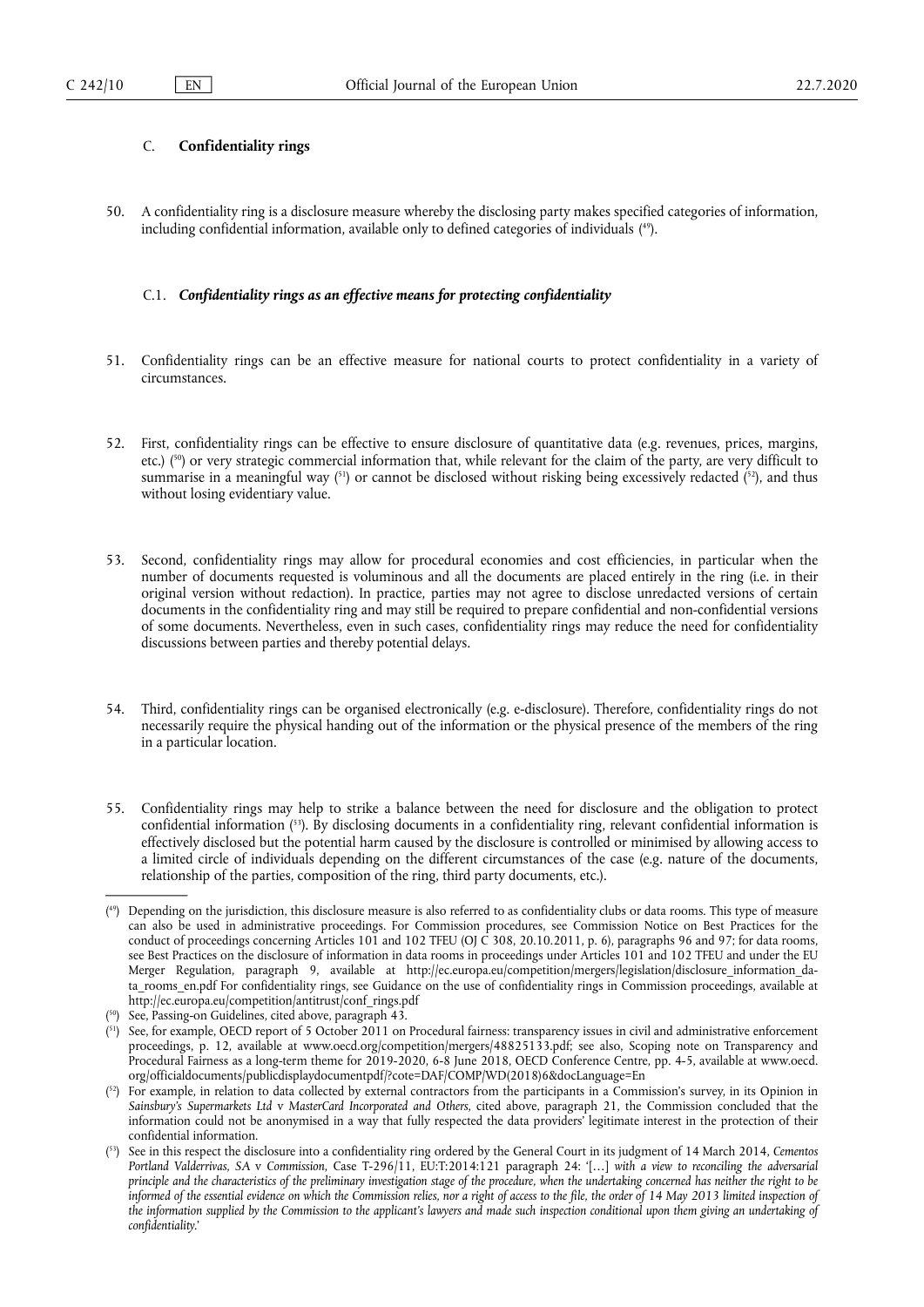56. However, in considering whether and to what extent evidence should be placed in a confidentiality ring, national courts may attach importance to the fact that information placed in a confidentiality ring may limit the extent to which it may be accessible and/or used in subsequent stages of the procedure (e.g. hearings, publication, etc.). National courts may also consider relevant whether non-confidential versions of documents would still be required and, if so, the amount of documents that would in any event need to be redacted.

#### C.2. *Organising a confidentiality ring*

- 57. If a national court considers that a confidentiality ring is an effective measure of disclosure in a given case, it may, by way of a court order, decide on a number of relevant aspects, such as (a) the information that is to be placed in the confidentiality ring; (b) the composition of the confidentiality ring; (c) the confidentiality undertakings that are to be made by the parties; and (d) the logistical organisation of the confidentiality ring. Some aspects may already be established by national procedural rules or general guidance issued by the national court (<sup>54</sup>).
	- a. *Identifying the information accessible in the confidentiality ring*
- 58. Any confidentiality ring ordered by a national court will typically identify the categories of information or specific items of evidence that should be included in the confidentiality ring. In practice, parties may agree or be invited by the court to agree on the documents or information that should be included in the confidentiality ring before the court issues its order.
	- b. *Composition of the confidentiality ring*
- 59. After considering the submissions of the parties, either in writing or at an oral hearing, or upon agreement of the parties, the court may order who will be members of the confidentiality ring as well as the members' access rights ( 55).
- 60. The members of the confidentiality ring may be those individuals who will have the right to review documents in the confidentiality ring. The decision on the composition of the confidentiality ring will depend on the circumstances of the case, in particular the nature of the information concerned by the disclosure request.
- 61. The members of the confidentiality ring may range from external advisers of the parties (e.g. external legal counsel or other advisers) to in-house legal counsel and/or other company representatives. Depending on the national rules and the specific circumstances of the case, confidentiality rings may be composed of external advisers only or of a combination of external and internal advisers.

External advisers

- 62. External advisers may include legal counsel and other advisers or experts such as accountants, economists, financial advisors or auditors, depending on the needs of the case at hand.
- 63. Subject to the relationship between the requesting and the disclosing parties, and the information to be disclosed, the court may consider necessary to limit access to the confidentiality ring to advisers that are not involved in the decision-making processes of the companies they represent ( 56). This is often the case for external advisers.

<sup>&</sup>lt;sup>[54</sup>] For an example of measures of organisation of procedure, see the Practice Rules for the Implementation of the Rules of Procedure of the General Court adopted by the General Court, and in particular Section VI dealing with confidentiality (OJ L 152, 18.6.2015, p. 1). For example, for the confidentiality ring rules and data room rules used for the purpose of Commission administrative procedures, see Section 4.3 of the Best Practices on the disclosure of information in data room proceedings under Articles 101 and 102 TFEU and under the EU Merger Regulation, cited above; Annex A to the Best Practices, the Standard data room rules (for the disclosure of confidential information on external advisor only basis), available at [https://ec.europa.eu/competition/antitrust/data\\_room\\_rules\\_en.](https://ec.europa.eu/competition/antitrust/data_room_rules_en.pdf) [pdf;](https://ec.europa.eu/competition/antitrust/data_room_rules_en.pdf) and the Guidance on the use of confidentiality rings and in particular, Section 5, on the negotiated disclosure agreement, cited above.

<sup>(</sup> <sup>55</sup>) The decision of the composition of the confidentiality ring may also define the maximum number of members per party.

<sup>(</sup> 56) See recital 18 of the Damages Directive ('*restricting the persons allowed to see the evidence*').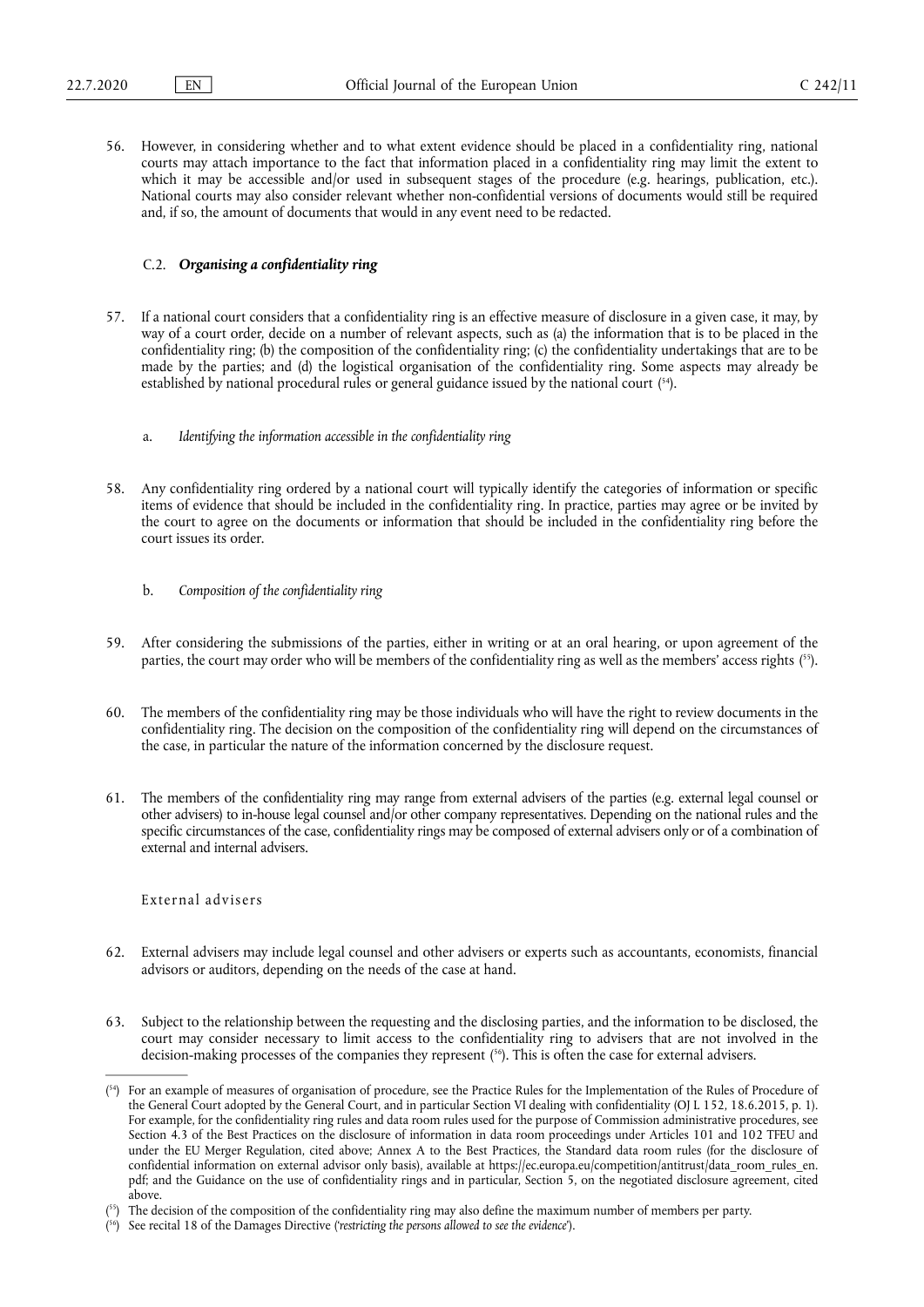- 64. As opposed to external advisers, in-house legal counsel or company representatives may serve the company in a variety of corporate functions and may often be involved, directly or indirectly, in the strategic decision-making of the company. Therefore, in certain circumstances, there may be a risk that the in-house legal counsel's commercial or strategic advice to the company management is influenced by access to certain confidential information in the confidentiality ring. This might be the case, for example, where the parties to the civil proceedings are actual or potential competitors and access to commercially sensitive or strategic information may give them an unwarranted competitive advantage; where the parties are in a supply relationship; or where the information to be disclosed includes agreements that are still in force.
- 65. In deciding whether to limit access to external advisers only, national courts may deem the nature of the information relevant, as well as whether such restricted access allows the parties to effectively exercise their rights in judicial proceedings as recognised under EU ( 57) and national law.

In-house legal counsel and/or other company representatives

- 66. There may be circumstances where the national court may deem it appropriate for in-house legal counsel and/or company representatives (e.g. managers or other staff ( 58)) to access confidentiality rings. Access by in-house legal counsel and/or company representatives may be assessed on a case-by-case basis and may depend on the closeness of the individuals suggested by the parties to the business, area of activity or operational business concerned by the request, or other factual circumstances.
- 67. Such access may be granted when (all or part of) the confidential information in question is regarded as less commercially sensitive or where disclosure to company employees may not be liable to cause harm due to, for example, the relationship between the parties.
- 68. Access to certain information by in-house legal counsel and/or other company representatives may also be granted upon a reasoned request by the parties (<sup>59</sup>), typically when the external legal counsel that had access to the information consider that they cannot adequately represent their client's interests without certain information being disclosed to their client. This is the case, for instance, where the external legal counsel is unable to judge the accuracy or the relevance of the information for the party's claim or where the information is very technical or product-/ service-specific and requires sector or industry knowledge to make a relevance assessment ( 60).
- 69. Furthermore, in the legal orders of some Member States, it may be possible in specific situations to seek the national court's consent to share specific items of information with in-house legal counsel or with company representatives without allowing the individuals to become members of the confidentiality ring.

#### Access rights

- 70. Where the confidentiality ring is composed of a combination of external advisers and in-house legal counsel and/or company representatives, it is possible that all members of the ring have access to all the information disclosed in the ring or that different access rights are granted.
- 71. It is also possible that confidentiality rings are organised with two access levels: an inner ring level composed by external legal counsel and/or other external advisers who have the right to access the most sensitive information; and an outer ring level composed of in-house legal counsel and/or company representatives who have the right to access the remaining confidential information.

<sup>(</sup> 57) See, for example, Article 9(2) of the Trade Secrets Directive..

<sup>&</sup>lt;sup>[88</sup>] E.g. individuals employed by the requesting party through labour contracts or other type of service or contractual agreements.

<sup>(</sup> 59) See, for inspiration, Access to File Notice, cited above, paragraph 47.

<sup>(</sup> 60) In litigation regarding the disclosure of trade secrets, Article 9(2) of the Trade Secrets Directive prescribes that the restricted circle of persons entitled to access the evidence shall be composed of at least one natural person from each of the parties. This requirement is limited to (alleged) trade secrets.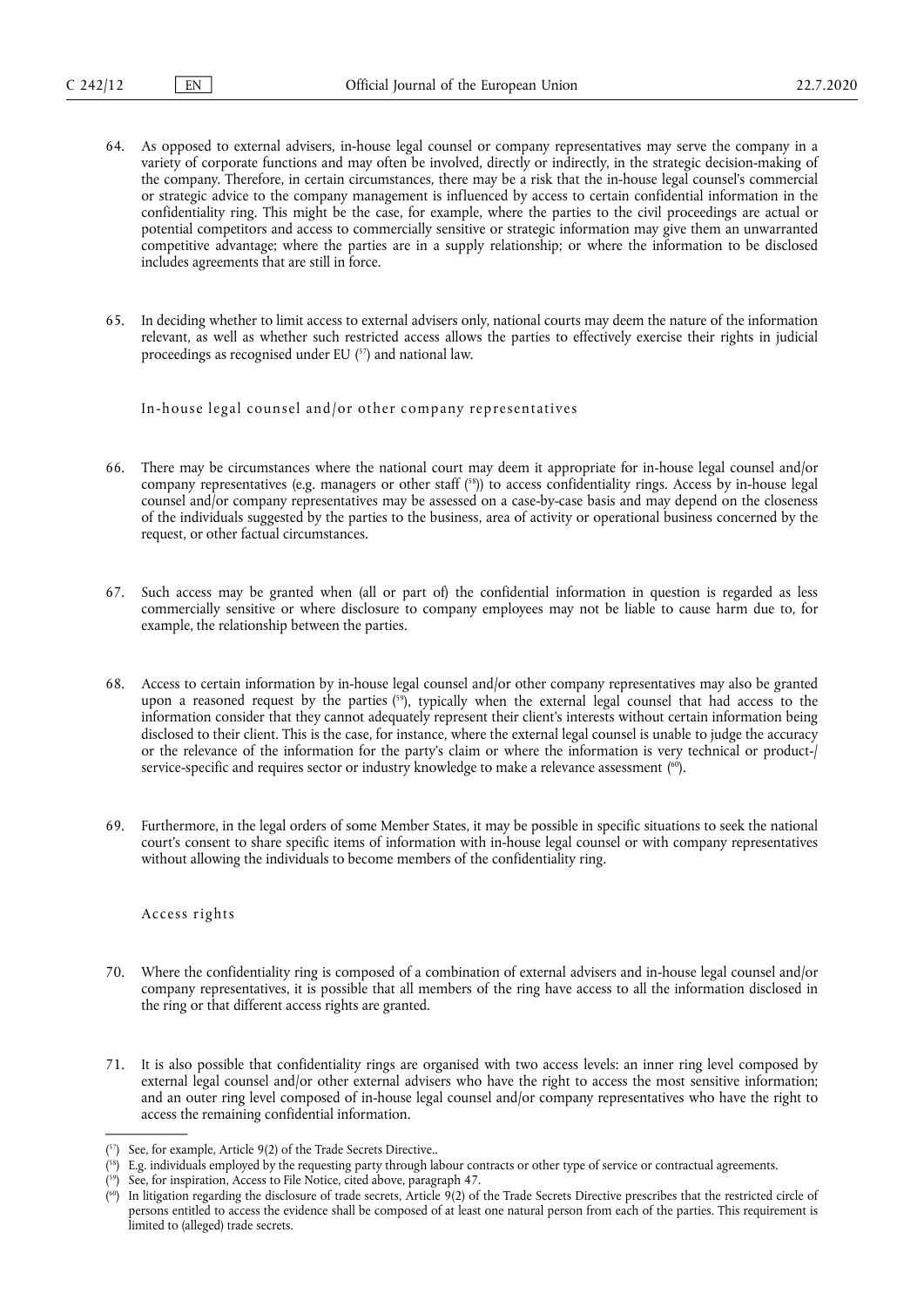- 72. Upon a justified request of the disclosing party, the court may depending on national procedures impose also specific restrictions in relation to the access of certain members of the confidentiality ring to specific documents.
- 73. It may be possible that access to the confidentiality rings is also given to administrative and/or support personnel (including, for example, external electronic disclosure or litigation support providers of electronic technical services) under the supervision of the other persons identified in the ring and under the same confidentiality obligations.
- 74. Finally, once the court has taken a decision on the composition of the confidentiality ring, it may be appropriate to identify each individual member by name, role or function and relation to the parties ( 61). The court may also identify the personnel of the court that shall be present or can access the ring alongside the parties or at any other time in case of confidentiality rings at a physical location.
	- c. *Written undertakings of the members of the confidentiality ring*
- 75. The court may request that the members of the confidentiality ring submit written undertakings to the court. Those undertakings would concern their obligations regarding accessing the confidentiality ring and in particular, the confidential treatment of certain information included in the confidentiality ring  $(62)$ .
- 76. Such undertakings may concern, inter alia, the duty not to disclose the confidential information to any person different from those listed by the court as confidentiality ring members, without the express consent of the court; the obligation to use the confidential information only for the purpose of the civil proceedings in which the disclosure order was issued; the obligation to ensure adequate custody of the information; the obligation to adopt any measure necessary in the circumstances to prevent unauthorised access; the obligation not to copy, print, download, otherwise replicate, transmit or communicate the documents accessed; the obligation to return or destroy any copies of documents containing confidential information; the obligation to make the documents unavailable to the identified persons from any computer or devices after a specific date, etc.
- 77. In cases where the court allows access to the confidentiality ring by external advisers only, it may impose on them the obligation not to disclose the confidential information to their clients. This may be of significant relevance in those jurisdictions in which external legal counsel are bound, pursuant to deontological bar rules or other rules, to share the information with their clients ( 63). For this purpose, should the parties agree to such restrictions for the purpose of the confidentiality ring, they may need to expressly release the external legal counsel that are members of the confidentiality ring (and possibly their law firm) from the obligation to disclose to them information included in the confidentiality ring ( 64).
- 78. In addition, where in-house legal counsel or company representatives participate in a confidentiality ring, they may be subject to additional requirements. For example, the national court may deem it appropriate to prescribe that, for a limited period, the employee in question does not work in the line of business concerned by the claim.
	- d. *Logistical organisation of a confidentiality ring*
- 79. Confidentiality rings may require national courts to decide on various organisational, infrastructure and logistical measures.

<sup>(</sup> 61) See Commission Opinion in *Servier,* cited above, paragraph. 22.

<sup>(</sup> 62) For example, in its administrative procedures, the Commission uses a standard non-disclosure agreement, which is available at [https://](https://ec.europa.eu/competition/antitrust/nda_en.pdf) [ec.europa.eu/competition/antitrust/nda\\_en.pdf](https://ec.europa.eu/competition/antitrust/nda_en.pdf)

<sup>(</sup> 63) This is a departure from the usual practice in which a party's external legal counsel discloses to his/her client information and pleadings received from other parties in the proceeding and discusses them freely with his/her client.

<sup>(</sup> 64) In its administrative practice, the Commission may also seek a waiver of the lawyer-client disclosure duty; see, for instance the Guidance on the use of confidentiality rings, cited above, paragraph 13 and Best Practices on the disclosure of information in data rooms, cited above, paragraph 23.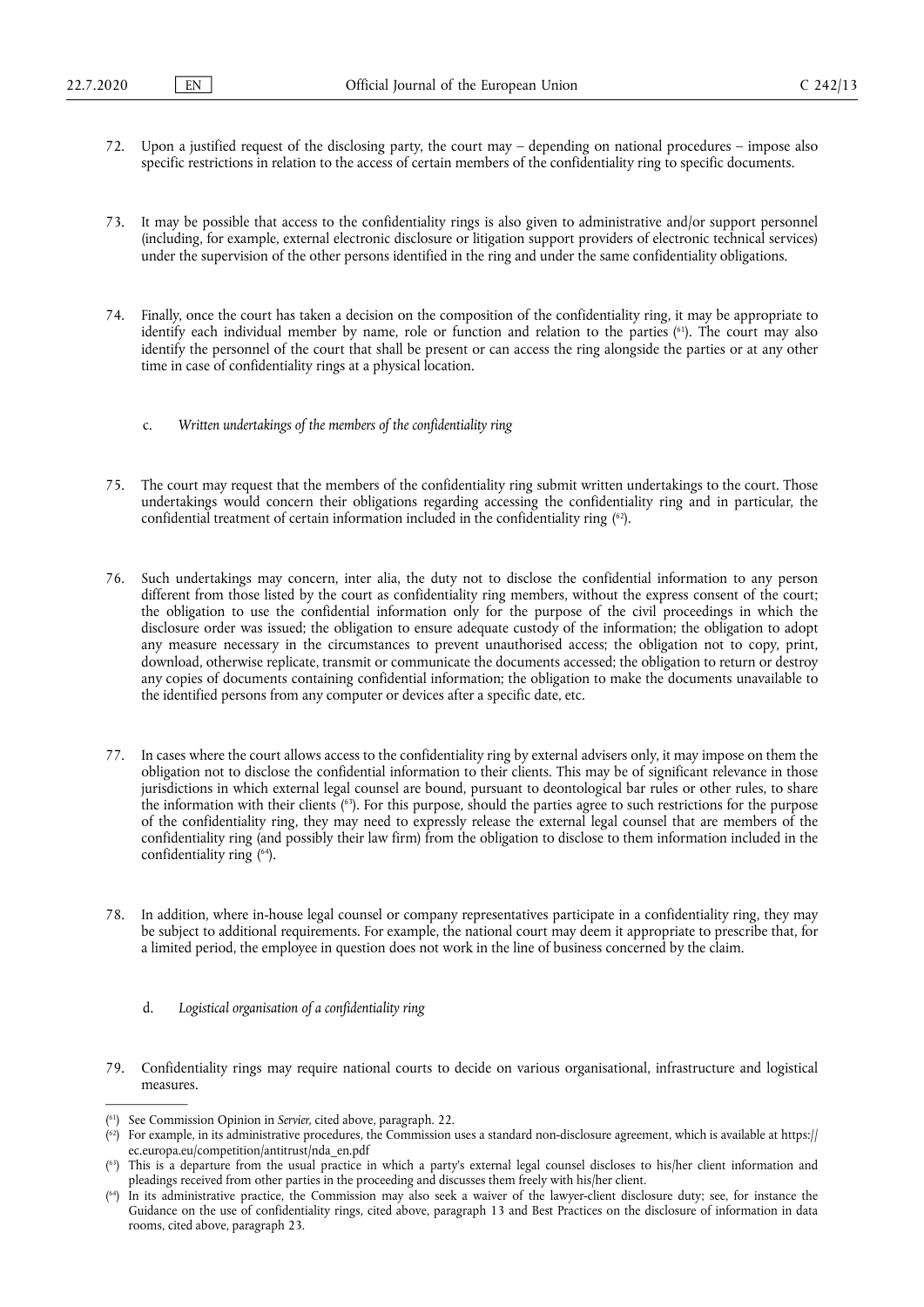- 80. First, confidentiality rings may involve the physical or the electronic disclosure of confidential information. Physical disclosure may be organised at the court premises with court personnel in control of the disclosure or by the parties at their premises with no involvement of the court. Physical disclosure may involve handing over paper copies of documents but also the disclosure of evidence by means of a CD, DVD or a USB key in a physical location, in court premises or at parties' premises.
- 81. If the disclosure of the information into the confidentiality ring occurs at the court's premises, the court may need to ensure that the facilities for accessing the information are adequate, unless the persons accessing the confidentiality ring are allowed to bring their own equipment.
- 82. Disclosure of information in a confidentiality ring may occur also by electronic means. In such case, the information is uploaded and stored in an electronic location (e.g. cloud), and access to the information is protected by adequate encryption.
- 83. Second, the court may determine the duration of the accessibility to the confidentiality ring.
- 84. Third, the court may furthermore decide on the hours of availability of the disclosure rooms (e.g. during business hours only), whether court personnel must be present in the disclosure rooms, whether notes or files can be brought into the rooms, etc.
- 85. Finally, to ensure that confidential information disclosed in a confidentiality ring is protected throughout the proceedings, national courts may request that parties submit both a confidential and a non-confidential version of their pleadings (the latter, for instance, only including quantitative data in an aggregated or anonymised form), that confidential information is only referred to in a confidential annex, or that other measures are taken to protect the confidential nature of the information. For more detail in this respect, please refer to Section IV below.

# D. **Appointment of experts**

- 86. In some jurisdictions, national courts may decide to appoint a third party individual with expertise in a specific field (e.g. accounting, finance, competition law, audit, etc.) to access certain confidential information concerned by a disclosure request. The role of such court appointed expert may be different from party appointed experts, who are frequently used in some jurisdictions to support a party's claim or defence.
- 87. If national procedural rules allow it, the expert's assignment may for example be to draft a meaningful nonconfidential summary of the information to be made available to the party requesting disclosure. Alternatively, and depending on the national procedural rules applicable, the expert may be asked to draft a confidential report that may be made available only to the external legal counsel and/or other external advisers of the party requesting disclosure, while a non-confidential version of the report may be made available to the requesting party itself.

#### D.1. *Appointing experts as an effective means for protecting confidentiality*

- 88. First, the appointment of experts may prove to be an effective measure where the information to be disclosed is commercially very sensitive, and quantitative or technical in nature (e.g. information included in commercial or accounting books, customer data, manufacturing processes, etc.). In such cases, the experts may summarise and/or aggregate confidential information with a view to making it accessible to the party requesting disclosure.
- 89. Second, the appointment of experts may also be effective where one party requests further access to confidential documents containing underlying data, for example, to evaluate the robustness of methodologies used to assess the extent of damages, overcharges passed on, etc.
- 90. Third, in cases where a large number of the documents to be disclosed concerns third party confidential information, courts may consider it more effective to appoint an expert to access the information and give his or her opinion as to the confidential nature of the information, than to engage in discussions with parties about the scope of redaction or to set up a confidentiality ring.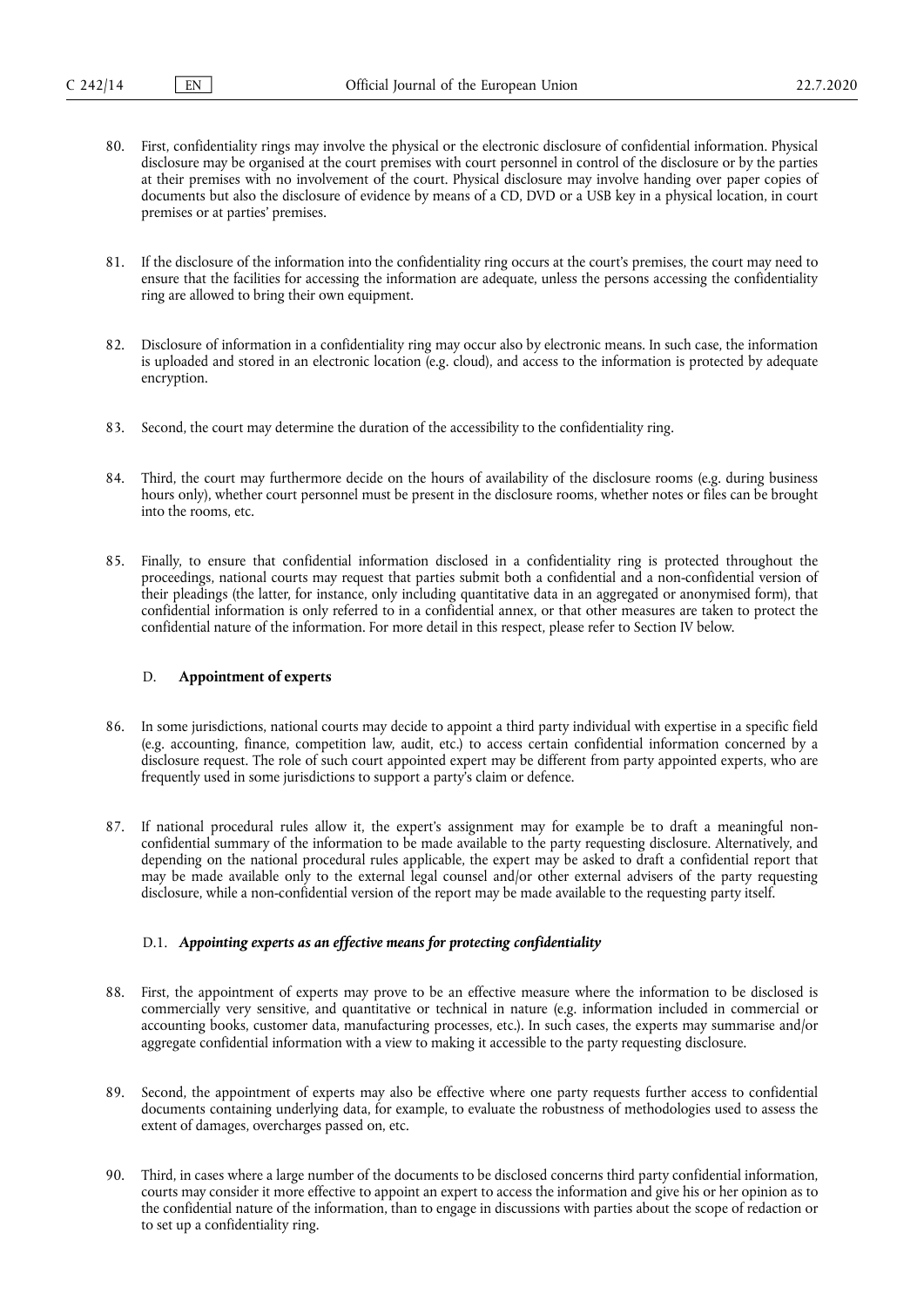# D.2. *Instructing experts*

- 91. The national court may appoint and instruct the appointed experts. Depending on the different procedural rules, national courts may be able to appoint third party independent experts from a list of 'court approved' experts, from a list of experts proposed by the parties, etc. Pursuant to national procedural rules, when appointing an expert, the national court may also need to decide who will bear the expert costs.
- 92. Once the expert is appointed, national courts may request the expert to submit written undertakings regarding the confidential treatment of any information accessed.
- 93. As in the case of the members of a confidentiality ring, experts may be required to agree not to disclose confidential information to any person other than those listed by the court or without the express consent of the court; to use the confidential information only for the purpose of the civil proceedings in which the disclosure order was issued; to ensure adequate custody of the information; to adopt any measure necessary in the circumstances to prevent unauthorised access and to return or destroy any copies of documents containing confidential information, etc. These undertakings may also provide for penalties in case of breach of the duty of confidentiality.
- 94. Experts may be required to declare any conflicts of interests that may prevent them from carrying out their task.
- 95. Furthermore, the court may instruct the expert on the type of report to be produced and on whether both a confidential and a non-confidential version of the report may be needed.
- 96. Whenever a confidential version of the expert report is produced, the court may decide that the report is shared only with the external advisers of the parties, while the parties may receive access only to a non-confidential version of the report. If the national court restricts access to the confidential version of the report prepared by an expert only to a party's external adviser, the external adviser will not be allowed to share the confidential information contained therein with his or her client ( 65). If the court decides that the underlying data used by the independent expert may also be disclosed to the external adviser, separate confidentiality arrangements may be necessary.
- 97. If in-house legal counsel and/or company representatives are allowed to access a confidential version of the expert's report, the court may request that they also submit written undertakings regarding the confidential treatment of the information to which they have access.

# IV. **PROTECTION OF THE CONFIDENTIAL INFORMATION THROUGHOUT AND FOLLOWING THE PROCEEDINGS**

- 98. When disclosure of confidential information has taken place, national courts may consider how that information can be used throughout and after the proceedings ( 66). For example, if the parties' external or internal advisers use information accessed in a confidentiality ring or included in a confidential expert report in their pleadings, national courts may ask them to refer only to such information in confidential annexes to be submitted alongside the main pleadings ( 67).
- 99. If parties' external legal counsel or witnesses wish to refer to confidential information during the court's hearing or when an expert is heard on such evidence, national courts may organise *in camera* (i.e. closed) hearings, if possible under the applicable procedural rules. Alternatively, it may be possible for the parties' advisers to direct the judge orally to such information without disclosing it in open court.
- 100. The need to protect confidential information may also arise later, for example, at the time of the adoption, notification or publication of the judgment, during appeal proceedings or in the case of requests for access to court's records.

<sup>&</sup>lt;sup>(55)</sup> As in the case of confidentiality rings for external legal counsel, clients may need to release the external advisers from any obligation to disclose to them the confidential information included in the report. See paragraph 77 above.

<sup>(</sup> The protection of confidential information is a general principle of EU law. See footnote 18 above.

<sup>(&</sup>lt;sup>67</sup>) The non-confidential versions of the pleadings must allow the other parties to understand the arguments and the evidence being referred to so that they can discuss the case with their legal representatives and instruct them accordingly.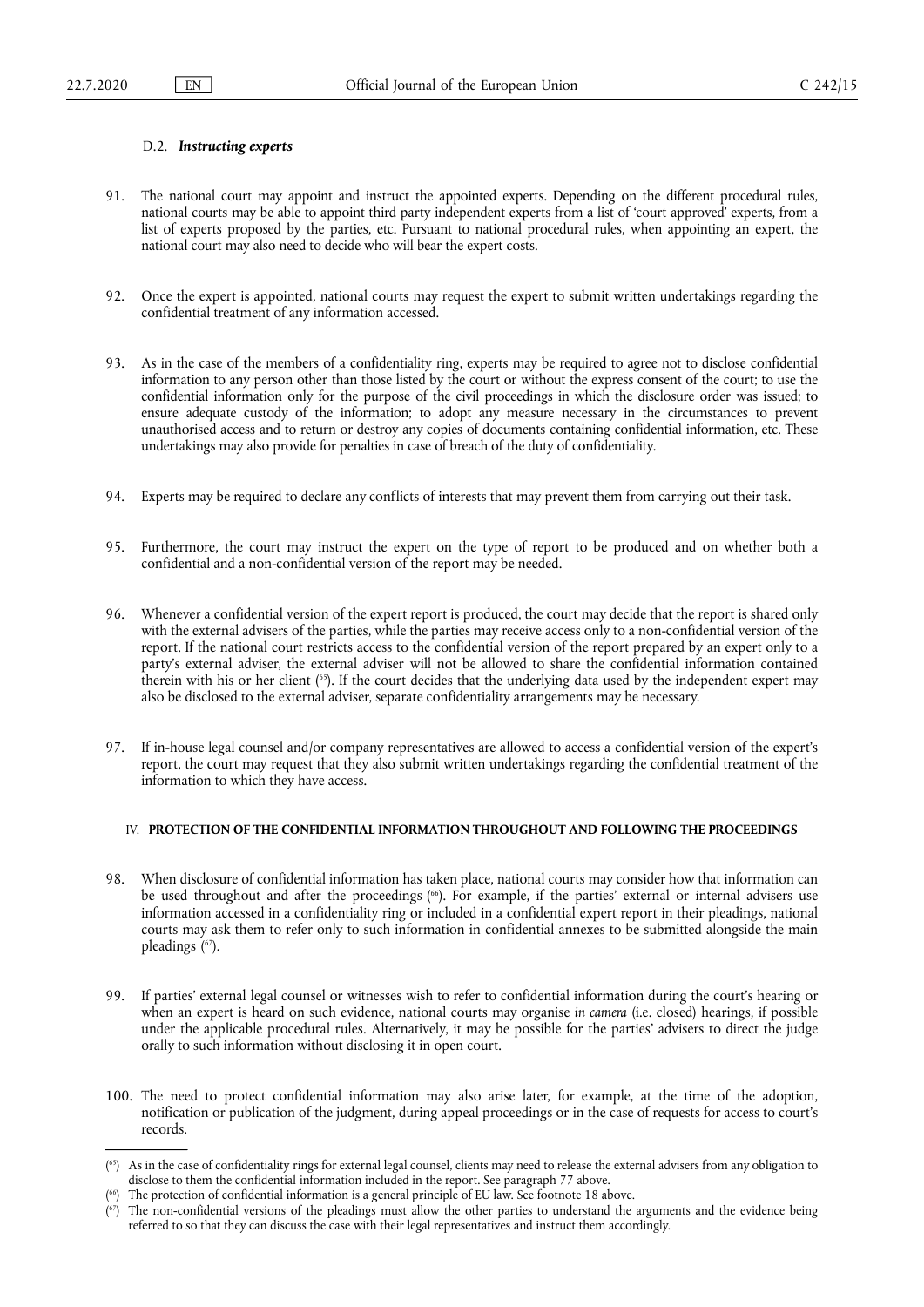#### A. *In camera* **hearings**

- 101. Pursuant to the principle of open justice, civil proceedings are generally public in nature ( 68) and national courts may weigh the interest to the protection of confidential information against the need to limit the interference with the principle of open justice.
- 102. Subject to national rules, courts may decide to exclude references to confidential information at public hearings, or to hold *in camera* those parts of the hearings where confidential information might be discussed. In the second case, national courts would have to decide who would be allowed to attend the closed session. This decision may depend on how and to whom the confidential information was disclosed (e.g. to the parties' external advisers, to an expert, to the parties' company representatives, etc.).
- 103. During *in camera* (parts of) hearings, generally only those external advisers and/or internal legal counsel or other company representatives who were granted access to the confidential documents in the confidentiality ring and (if applicable) the expert who accessed the information would be permitted to participate.
- 104. Hearings *in camera* may be an effective means to cross-examine parties or witnesses on confidential evidence disclosed through a confidentiality ring or to hear an expert on the confidential evidence included in his or her report.

#### B. **Notification to the parties and publication**

- 105. The court may have to consider how to protect the confidential information in the version of the judgment to be notified to the parties, without prejudice to the right of appeal of the parties.
- 106. In addition, if decisions or judgments are published, national courts may have to protect confidential information. To protect confidential information of the parties or third parties, when rendering the judgment and ordering its publication, national courts may consider to anonymise any information that could identify the source of the information/or to redact from the publicly available version of the ruling those parts referring to confidential information ( 69). In this process, the court may ask the parties' assistance in identifying information that should not be disclosed to the wider public (e.g. by requesting a mark-up version)  $(70)$ .

#### C. **Access to court records**

- 107. National courts may need to protect confidential information in relation to requests for access to the court's records (either the confidential version of the judgment or the entire file), if such requests can be made under national procedural rules.
- 108. Depending on the national rules, courts may decide to restrict access to the court's records either with regard to part of the file (e.g. to refuse access to documents disclosed in a confidentiality ring, expert reports, minutes of *in camera*  hearings, confidential version of pleadings, etc.) or with regard to the entirety of the file.

<sup>(</sup> 68) See Article 6 of the European Convention of Human Rights and Article 47 of the Charter of Fundamental Rights of the European Union, cited above. Exceptions to this principle may relate in some Member States to the maintenance of public order, the protection of fundamental rights or other overarching objectives.

<sup>(</sup> See, also, Article 9.2(c) of the Trade Secrets Directive.

<sup>(</sup> As a source of inspiration on how to carry out this process, see Guidance on the preparation of public versions of Commission Decisions, available at [https://ec.europa.eu/competition/antitrust/guidance\\_on\\_preparation\\_of\\_public\\_versions\\_antitrust\\_04062015.pdf](https://ec.europa.eu/competition/antitrust/guidance_on_preparation_of_public_versions_antitrust_04062015.pdf)